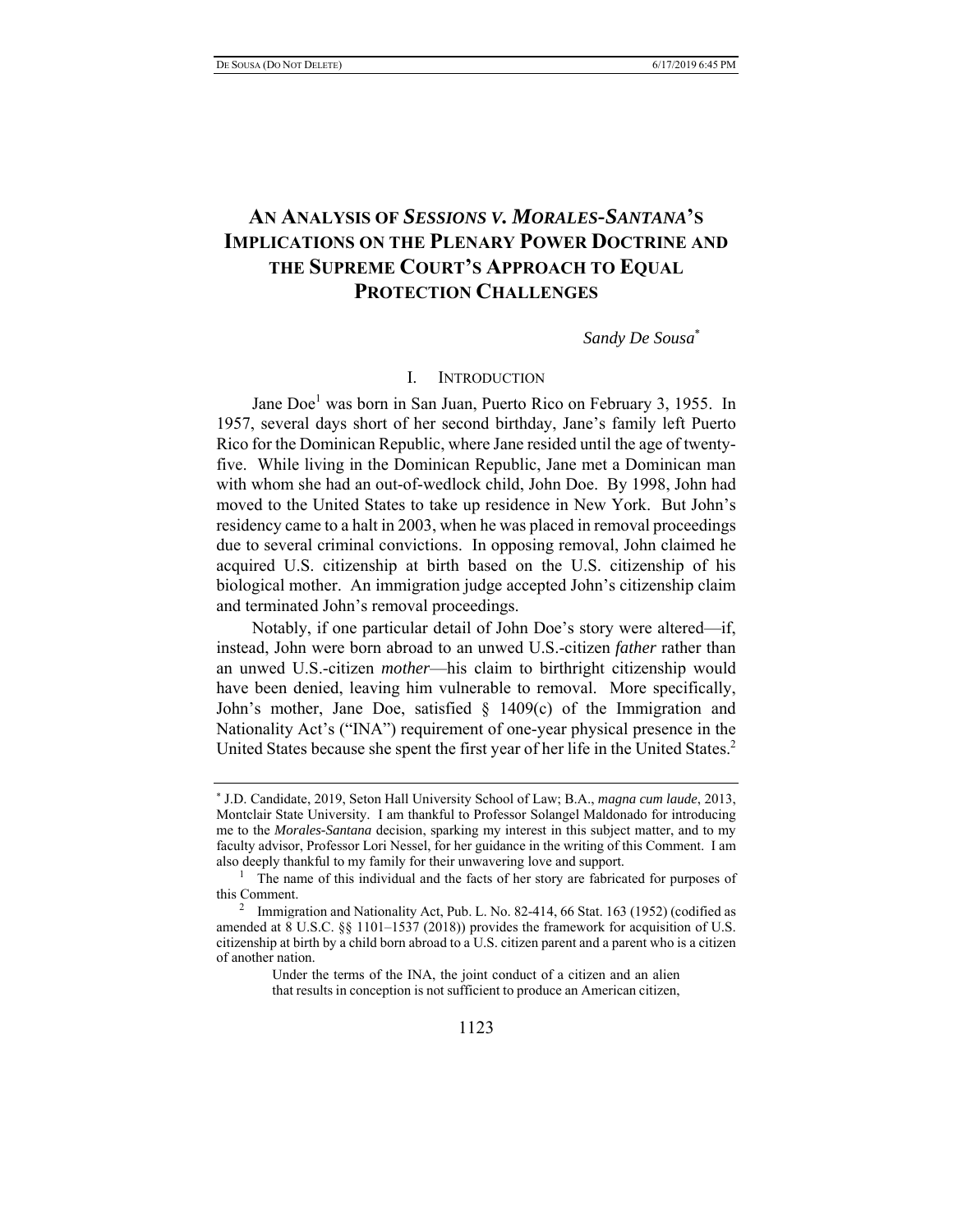In contrast, if John's U.S.-citizen parent were his father, a one-year presence in the United States would not suffice to confer citizenship because an unwed father must demonstrate a five-year physical presence in the United States prior to the child's birth. $3$ 

The United States Supreme Court recently addressed this gender demarcation in *Sessions v. Morales-Santana*. 4 In an effort to halt his removal proceedings, Luis Ramon Morales-Santana asserted U.S. citizenship at birth as derived from his U.S.-citizen father.<sup>5</sup> The Supreme Court rejected his citizenship claim, however, affirming that Morales-Santana's father was twenty days short of meeting the then-applicable ten-year physical presence requirement of  $\S$  1401(g).<sup>6</sup> Even further, the Supreme Court held that the

Miller v. Albright, 523 U.S. 420, 433 (1998). Accordingly, certain provisions of the INA determine the ability of unwed U.S.-citizen mothers and fathers, "acting separately, to confer citizenship on a child born outside of the United States." *Id.*The general rule for determining who "shall be nationals . . . at birth" is found in § 1401, which provides for the U.S. citizenship of

> a person born outside the geographical limits of the United States and its outlying possessions [to married] parents one of whom is an alien, and the other a citizen of the United States who, prior to the birth of such person, was physically present in the United States or its outlying possessions for a period or periods totaling *not less than five years, at least two of which were after attaining the age of fourteen years*.

8 U.S.C. § 1401(g) (2018) (emphasis added). Further, § 1409 incorporates and extends "by reference the physical-presence requirements of § 1401" to children of unmarried parents, thereby allowing an "unwed citizen parent to transmit U.S. citizenship to a foreign-born child under the same terms as a married citizen parent." Sessions v. Morales-Santana, 137 S. Ct. 1678, 1687 (2017); *see also* 8 U.S.C. § 1409(a) (2018). Section 1409(c), however, provides an exception to the physical presence requirement of §§ 1401 and 1409(a) for U.S.-citizen mothers. *See* 8 U.S.C. § 1409(c) (2018). Under this exception, "only *one year* of continuous physical presence is required before unwed mothers may pass [U.S.] citizenship to their children born abroad." *Morales-Santana*, 137 S. Ct. at 1687 (emphasis added); *see also* § 1409(c).

- 3 *See*  $\S$  1401(g); *cf.*  $\S$  1409(c).<br><sup>4</sup> 137 S Ct at 1686
- 137 S. Ct. at 1686.
- 5 *Id.*

6 *Id.* "The law in effect at the time of birth governs whether a child obtained derivative citizenship as of his or her birth. Accordingly, the 1952 Act provide $[d]$  the statutory framework applicable to Morales-Santana's nationality claim." Morales-Santana v. Lynch, 804 F.3d 520, 524 (2d Cir. 2015), *aff'd in part, rev'd in part sub nom.* Sessions v. Morales-Santana, 137 S. Ct. 1678, 1687 (2017) (citation omitted). The 1952 Act included a physicalpresence requirement of ten years for unwed U.S.-citizen fathers, five of which must have been met after the age of fourteen, and a one-year physical-presence requirement for unwed U.S.-citizen mothers. *Id.*; *see also* 8 U.S.C. §§ 1401(g) (1952) (amended 1986) (substituting "five years, at least two" for "ten years, at least five"), 1409(c).The current version of the statute reduces the physical-presence requirement for unwed fathers to five years; however, "[t]he reduction affects only children born on or after November 14, 1986" and "[b]ecause Morales-Santana was born in 1962, his challenge [wa]s to the ten-years, five-after-age-14

regardless of whether the citizen parent is the male or the female partner. If the two parties engage in a second joint act—if they agree to marry one another—citizenship will follow.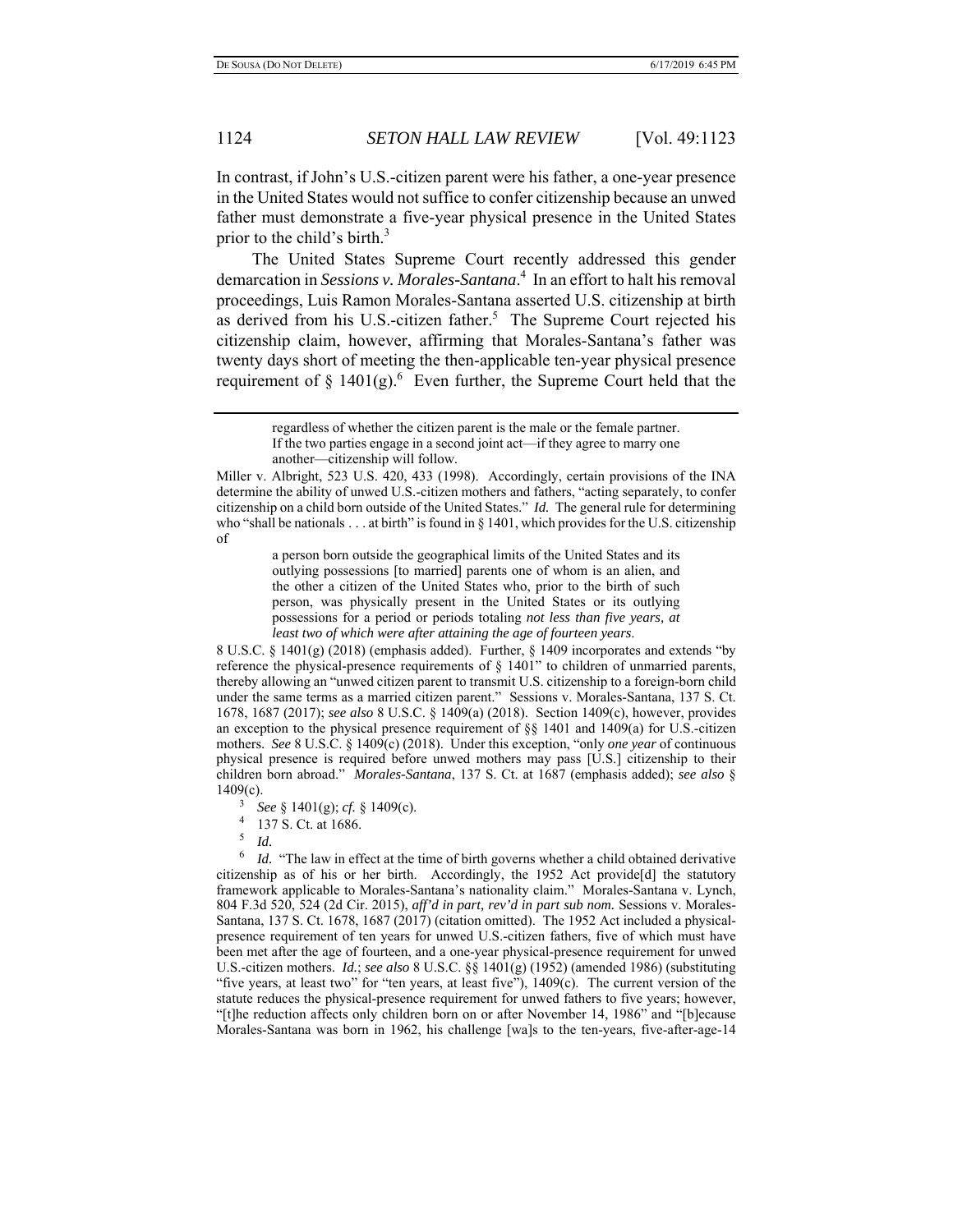gender-based differential in §§ 1401(g) and 1409(c) violated the Fifth Amendment's Equal Protection Clause.<sup>7</sup> To remedy the equal protection violation, the Court chose to remove the benefit that the statute conferred on mothers, rather than follow its customary approach of extending the benefit to the aggrieved class (the fathers). $8\,$  In other words, the Court eliminated the one-year exception for unwed mothers, thereby applying the current fiveyear residency requirement to unwed fathers and mothers.<sup>9</sup> Morales-*Santana* is, thus, an anomalous ruling in the Court's equal protection jurisprudence, particularly in light of Congress's nearly complete power over immigration laws. $10$ 

In the wake of *Morales-Santana*, commentators have critiqued the decision from two related perspectives. Some contend that *Morales-Santana*  adds to a line of Supreme Court decisions<sup>11</sup> that signals an erosion of the Court's longstanding deference to the political branches in immigration matters.<sup>12</sup> Congress has traditionally exercised broad and nearly exclusive authority over immigration policy-making—a principle that is often referred to as the "plenary power doctrine."<sup>13</sup> Yet, there has been a recent "chipping"

8 *Id.* at 1698–1701.

<sup>9</sup> *Id.* at 1701 ("Going forward, Congress may address the issue and settle on a uniform prescription that neither favors nor disadvantages any person on the basis of gender. In the interim, as the Government suggests,  $\S 1401[(g)]$ 's now-five-year requirement should apply, prospectively, to children born to unwed U.S.-citizen mothers.").

10 *See* Kristin A. Collins, *Equality, Sovereignty, and the Family in* Morales-Santana, 131 HARV. L. REV. 170, 174 (2017) (arguing that the *Morales-Santana* "opinion marks the first time that modern equality principles of any sort have served as grounds for the Court to invalidate a statute governing the acquisition of citizenship").

<sup>11</sup> *See, e.g., Zadvydas v. Davis, 533 U.S. 678 (2001).* <sup>12</sup> *See David Rubenstein, <i>Immigration Symposium: The Future of Immigration Exceptionalism*, SCOTUSBLOG (June 29, 2017), http://www.scotusblog.com/2017/06/immigra tion-symposium-future-immigration-exceptionalism/; Allissa Wickham, *Citizenship Ruling May Spell Trouble for Plenary Power*, LAW360 (June 13, 2017), https://www.law360.com/articles/933945/citizenship-ruling-may-spell-trouble-for-plenarypower ("One of the most notable developments [in *Session v. Morales-Santana*] may be that the Supreme Court decided to apply constitutional analysis to immigration law at all, bucking what's known as the plenary power doctrine . . . .").

13 *See* Jon Feere, *Plenary Power: Should Judges Control U.S. Immigration Policy?*, CTR. FOR IMMIGR. STUD. (Feb. 25, 2009), https://cis.org/Report/Plenary-Power-Should-Judges-Control-US-Immigration-Policy ("Historically, the U.S. Supreme Court has taken a hands-off approach when asked to review the political branches' immigration decisions and policymaking. The ability of Congress and the executive branch to regulate immigration largely without judicial intervention is what has come to be known as the political branches'

requirement applicable at the time of his birth." 137 S. Ct. at 1687 n.3 (internal citation omitted). Nevertheless, the disparity in treatment of unwed U.S.-citizen fathers and unwed U.S.-citizen mothers persists in the current statute. *See* §§ 1401(g), 1409(a), (c). 7

<sup>&</sup>lt;sup>7</sup> Morales-Santana, 137 S. Ct. at 1686 n.1 ("As this case involve<sup>[d]</sup> federal, not state, legislation, the applicable equality guarantee is not the Fourteenth Amendment's explicit Equal Protection Clause, it is the guarantee implicit in the Fifth Amendment's Due Process Clause.") (internal citation omitted).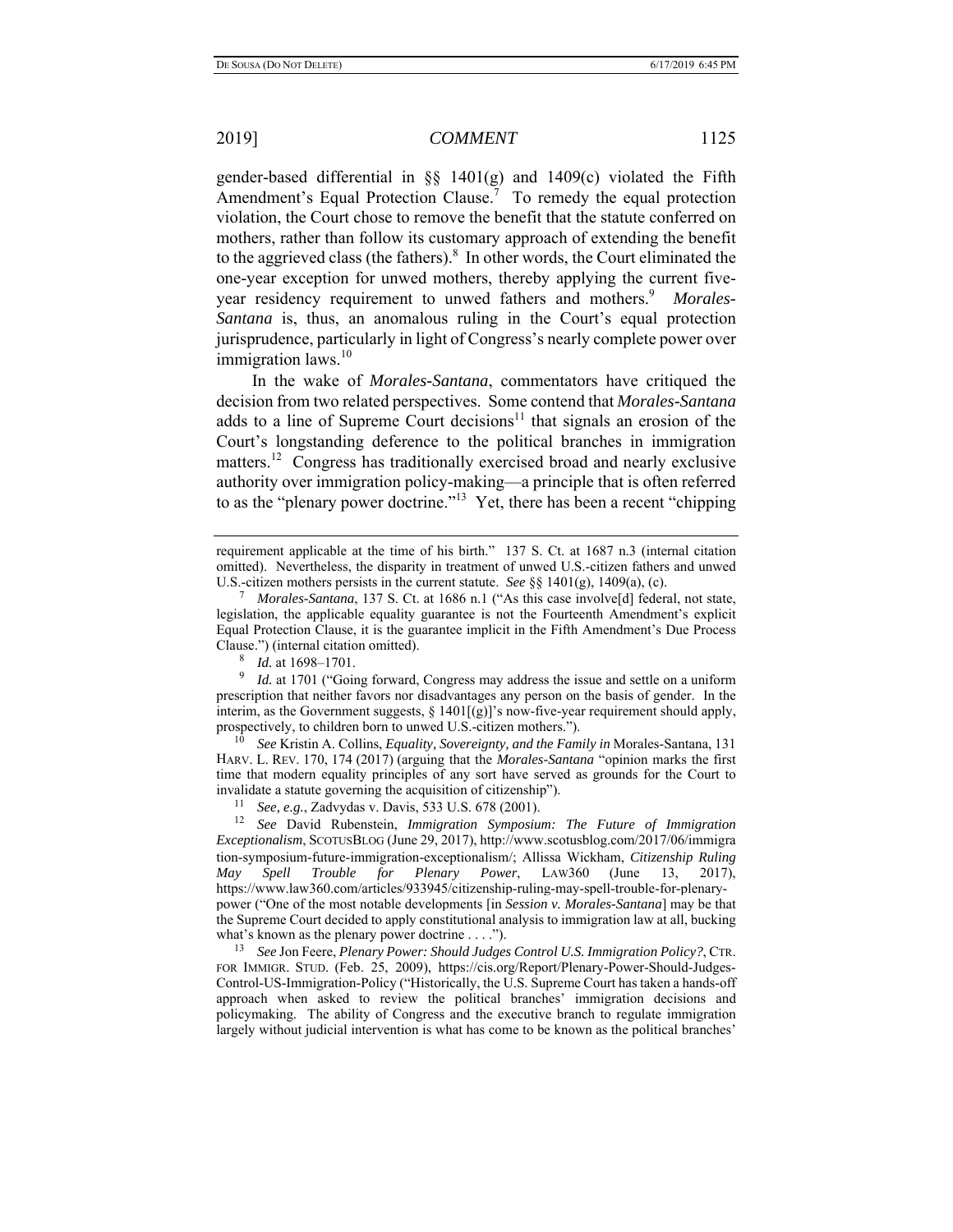away" at this doctrine, and some have posited that *Morales-Santana* supports "a greater willingness by the [C]ourt to apply . . . constitutional rules and heightened scrutiny to immigration laws enacted by Congress."<sup>14</sup> Others have criticized the Supreme Court's decision to abrogate  $\S$  1409(c)'s oneyear exception for unwed mothers, and apply the harsher five-year physicalpresence requirement equally to unwed fathers and mothers.<sup>15</sup> These commentators contend that *Morales-Santana*'s result does not comport with the Court's established practice of remedying an equal protection violation by extending the particular benefit rather than nullifying it.<sup>16</sup>

This Comment will examine the intersection of Congress's plenary power and the Supreme Court's equal protection jurisprudence in light of *Morales-Santana*. Part II of this Comment will discuss the history of the plenary power doctrine and briefly summarize Supreme Court rulings relevant to the doctrine. Part III will analyze the Supreme Court's genderbased equal protection jurisprudence, with a particular focus on the Court's longstanding practice of remedying equal protection violations by extending the benefit. Part IV will provide a detailed discussion of the *Morales-Santana* decision. Part V will argue that the Court's remedy in *Morales-Santana* was improper, and that the Court should have extended, rather than eliminated, the benefit to remedy the constitutional infirmity. Further, while Congress's plenary power has recently yielded to constitutional principles, *Morales*-*Santana*'s choice of remedy signals an indisputable "chipping away" at Congress's plenary power over immigration policies. Part VI will

<sup>&#</sup>x27;plenary power' over immigration."). 14 Kimberly Strawbridge Robinson, *Immigration Discrimination? SCOTUS Says No*, BNA (June 12, 2017), https://www.bna.com/immigration-discrimination-scotusn73014453468/; *see also* Collins, *supra* note 10, at 175 ("By quietly rejecting the contention that federal judges should defer to Congress when it regulates parent-child citizenship transmission along constitutionally suspect lines, *Morales-Santana* constrains an operative understanding of the plenary power doctrine and calls into question a core principle that purportedly undergirds it: that sovereignty necessarily implies a limitation of judicial authority. *Morales-Santana* does not repudiate the plenary power doctrine, but it contains it and raises important questions concerning the doctrine's future reach.").

<sup>15</sup> *See* Linda Greenhouse, *Justice Ginsburg and the Price of Equality*, N.Y. TIMES (June 22, 2017), https://www.nytimes.com/2017/06/22/opinion/ruth-bader-ginsburg-supremecourt.html; David Issacson, Sessions v. Morales Santana*: The Problems of Leveling Down*, INSIGHTFUL IMMIGR. BLOG (June 21, 2017), http://blog.cyrusmehta.com/2017/06/sessions-vmorales-santana-the-problems-of-leveling-down.html; Ian Samuel, Morales-Santana *and the "Mean Remedy"*, TAKE CARE BLOG (June 12, 2017), https://takecareblog.com/blog/moralessantana-and-the-mean-remedy.

<sup>16</sup> *See* Greenhouse, *supra* note 15; Issacson, *supra* note 15; Samuel, *supra* note 15. *But see* Tracy A. Thomas, *Leveling Down Gender Equality*, 42 HARV.J.L. & GENDER 1, 2 (2018), https://papers.ssrn.com/sol3/papers.cfm?abstract\_id=3157987&download=yes (explaining that the Court's "'leveling down' of the remedy—responding to inequality by reducing benefits to all rather than leveling up and extending benefits to the disadvantaged group—is unusual, but not unheard of").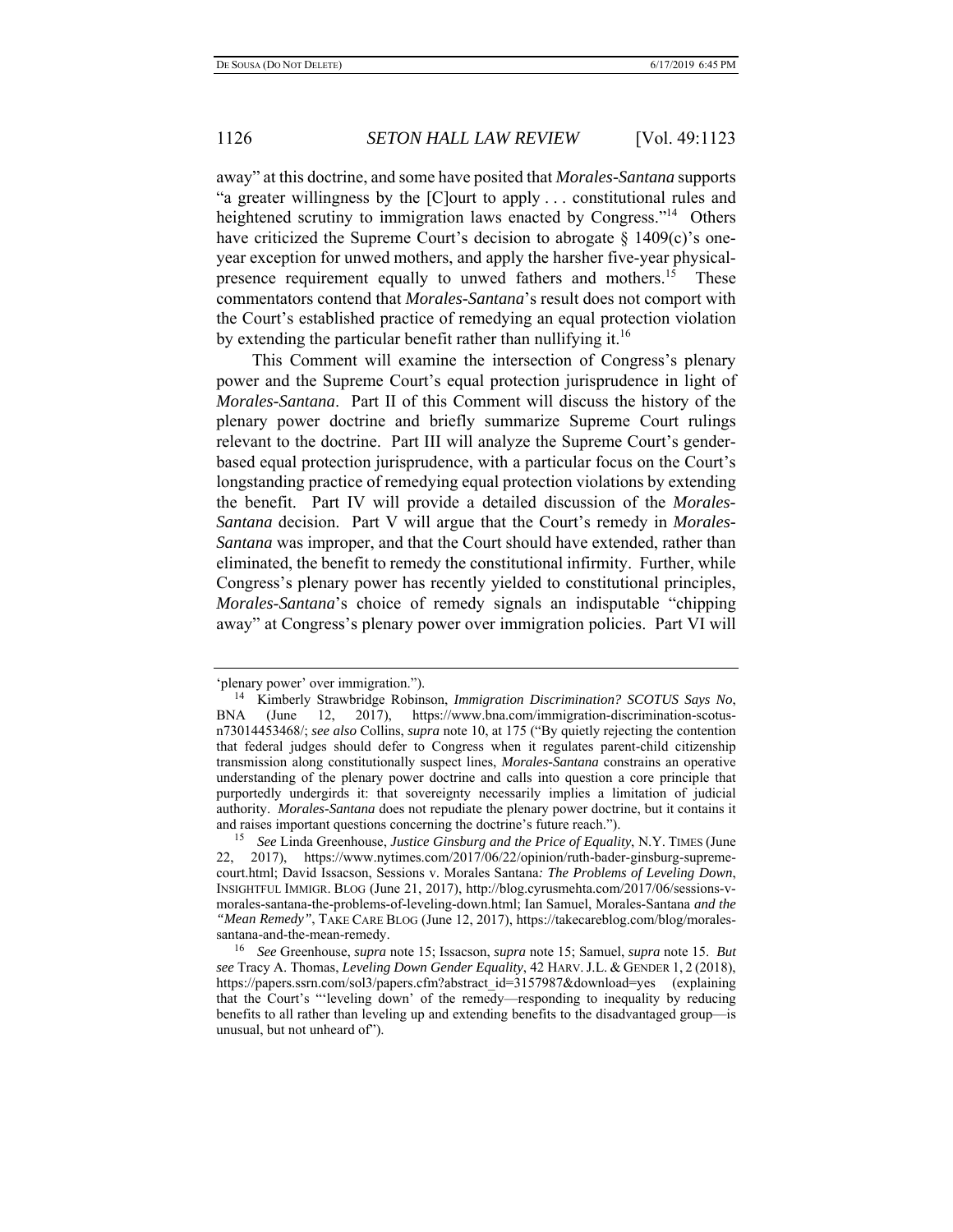conclude.

### II. THE PLENARY POWER DOCTRINE

After *Morales-Santana*, the boundaries and vigor of the plenary power doctrine remain uncertain; however, the doctrine's origins and early Supreme Court precedent demonstrate historical support for broad congressional power over immigration matters. For more than a century, the Supreme Court has recognized Congress's "absolute and unqualified" power—plenary power—over immigration, and has accordingly limited its judicial review of immigration policies.<sup>17</sup> This practice, in turn, has resulted in diluted constitutional analysis in matters involving immigration law,  $18$ with the Court "declar[ing] itself powerless to review even those immigration provisions that explicitly classify on such disfavored bases as race, gender, and legitimacy."<sup>19</sup> This Part begins with an analysis of the origins of Congress's plenary power over immigration, followed by a discussion of the development of the doctrine, particularly in the context of gender-based equal protection challenges, through a case-by-case analysis.

### A. *The Doctrine's Origins*

The United States Constitution does not explicitly grant the power to regulate immigration to a specific branch of government. Article I, Section 8 of the Constitution invests the power "[t]o establish a uniform Rule of Naturalization" in Congress.<sup>20</sup> On its face, this provision does not grant Congress absolute power over immigration. Still, Congress's plenary power is firmly rooted in Supreme Court precedent as evidenced by recurrent affirmations that immigration matters<sup>21</sup> "are so exclusively entrusted to the political branches of government as to be largely immune from judicial

<sup>17</sup> *See* Feere, *supra* note 13; *see also* Jessica Portmess, Comment, *Until the Plenary Power Do Us Part: Judicial Scrutiny of the Defense of Marriage Act in Immigration After*  Flores-Villar, 61 AM. U. L. REV. 1825, 1829 (2012); *Developments in the Law—Immigrant Rights & Immigration Enforcement*, 126 HARV. L. REV. 1565, 1584 (2013) ("The plenary power acts as a 'shield' against what could otherwise be meritorious individual rights claims sounding in the equal protection and substantive due process components of the Fifth Amendment.").

<sup>&</sup>lt;sup>18</sup> Generally, "the term 'immigration law' [is] used to describe the body of law governing the admission and the expulsion of aliens." Stephen H. Legomsky, *Immigration Law and the Principle of Plenary Congressional Power*, 1984 SUP. CT. REV. 255, 256 (1984) [hereinafter Legomsky, *Principle of Plenary Congressional Power*]. This term is used accordingly in this Comment's discussion of the plenary power doctrine.<br> $\frac{19}{14}$  of 255

 $\frac{19}{20}$  *Id.* at 255.

<sup>20</sup> U.S. CONST. art. I, § 8, cl. 4. 21 Adam B. Cox, *Citizenship, Standing, and Immigration Law*, 92 CAL. L. REV. 373, 381 (2004) (explaining that the plenary power doctrine is not all-encompassing and instead "most clearly protects the political branches of the federal government in their exercise of power to *exclude and expel* aliens") (emphasis added).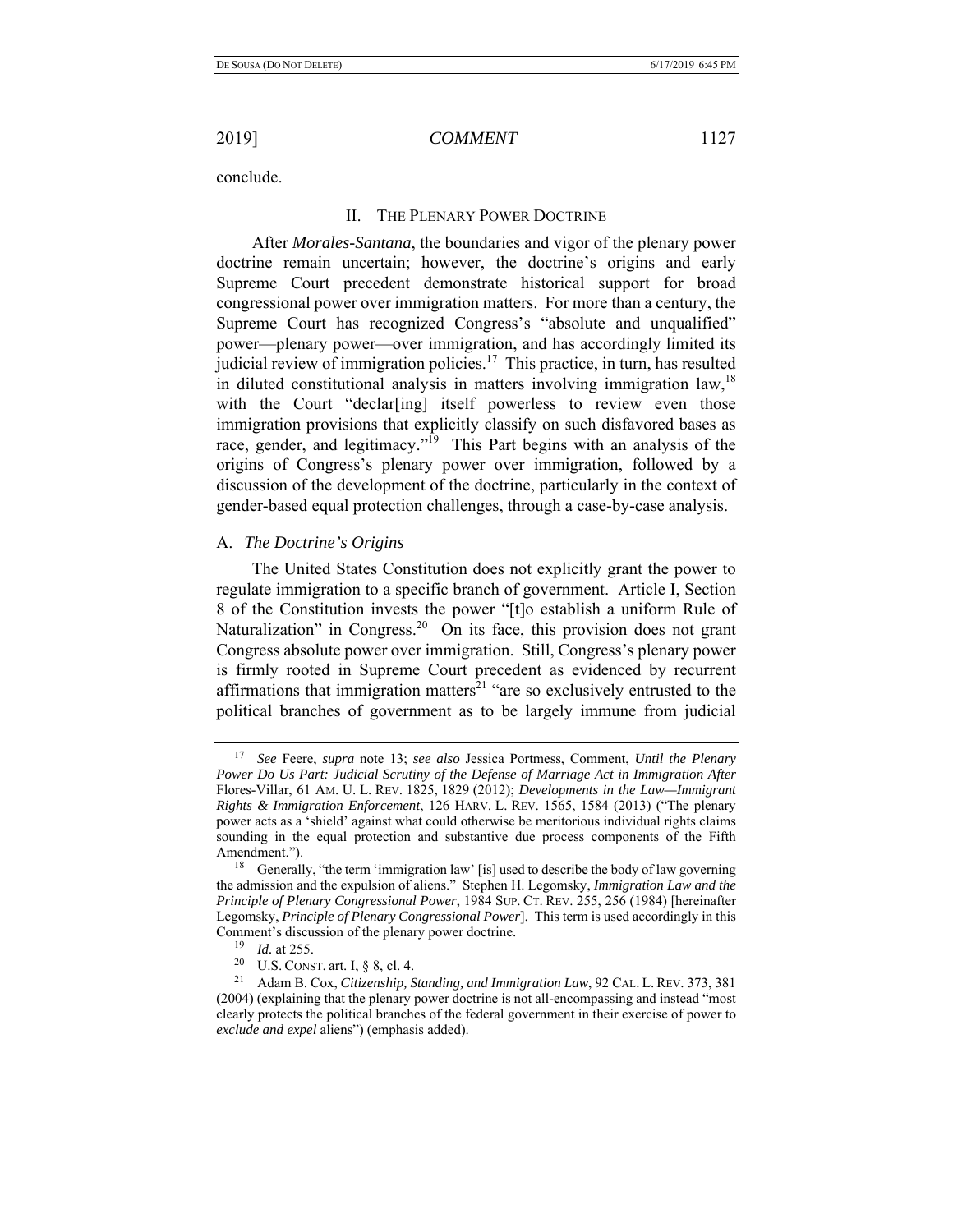inquiry or interference."<sup>22</sup> The plenary power doctrine may be characterized as a "doctrine of judicial deference" or, relatedly, a doctrine of "unlimited congressional power."23 But regardless of its characterization, the Court has invoked the doctrine to rebuff constitutional challenges to immigration laws, choosing instead to engage in only a minimal review of such laws when their constitutionality is at issue.<sup>24</sup> This judicial hesitancy to engage in constitutional analysis has provided a "virtual blank check" to Congress to formulate immigration laws as it sees fit and an ensuing judicial deference to such judgment. $25$ 

The Court first gave life to Congress's plenary power in its 1889 *Chinese Exclusion Case*. 26 An Act of Congress prohibited Chinese laborers from reentering the United States if they had departed before the passage of the Act.<sup>27</sup> A Chinese laborer who had received a certificate of return, but who was then denied the right to reenter, challenged the validity of the Act.<sup>28</sup> Rejecting his contentions, the Court held that determinations by Congress regarding the admission of aliens were "conclusive upon the judiciary" thereby crafting Congress's plenary power over immigration matters.<sup>29</sup> After the *Chinese Exclusion Case*, the Court continued to elaborate on and develop Congress's plenary power. In *Fong Yue Ting v. United States,*<sup>30</sup> the Court extended the ruling in the *Chinese Exclusion Case,* declaring that Congress also had exclusive and plenary power over the expulsion of aliens from the United States.31 Notably, the Court in *Fong Yue Ting*

31 *See id.*

<sup>22</sup> Harisiades v. Shaughnessy, 342 U.S. 580, 589 (1952).

<sup>23</sup> Cox, *supra* note 21, at 381–86 (discussing the overlapping characterizations of the plenary power doctrine, including a characterization of the doctrine as one of "alien standing"). Interpreting the doctrine as one of judicial deference means that courts "are generally not the appropriate institution to evaluate [constitutional] constraints" on Congress's power to regulate immigration. *Id.* at 382.Separate but analogous, interpreting the doctrine as one of unlimited congressional power means that "Congress's power over immigration is simply unlimited by any constitutional constraints." *Id.* at 384.<br><sup>24</sup> *Id.* at 382.<br><sup>25</sup> See Stephen H. Lesomsky, *Fear, and Loathing in Congress, and* 

<sup>25</sup> *See* Stephen H. Legomsky, *Fear and Loathing in Congress and the Courts: Immigration and Judicial Review*, 78 TEX. L. REV. 1615, 1617 (2000) [hereinafter Legomsky, *Immigration and Judicial Review*].

<sup>&</sup>lt;sup>26</sup> Chae Chan Ping v. United States (Chinese Exclusion Case), 130 U.S. 581 (1889).

 $\frac{27}{28}$  *Id.* at 582.

*Id.* 

<sup>29</sup> *Id.* at 606. The Court justified its decision and found support for the plenary power doctrine in a principle of inherent national sovereignty, reasoning that the federal government's ability, through Congress, to "exclude aliens from its territory is a proposition [not] open to controversy. Jurisdiction over its own territory to that extent is an incident of every independent nation." *Id.* at 603.

 $30$  149 U.S. 698, 707 (1893) (justifying the "right of a nation to expel or deport foreigners" as inherent to national sovereignty, similar to the justification provided in the *Chinese Exclusion Case*).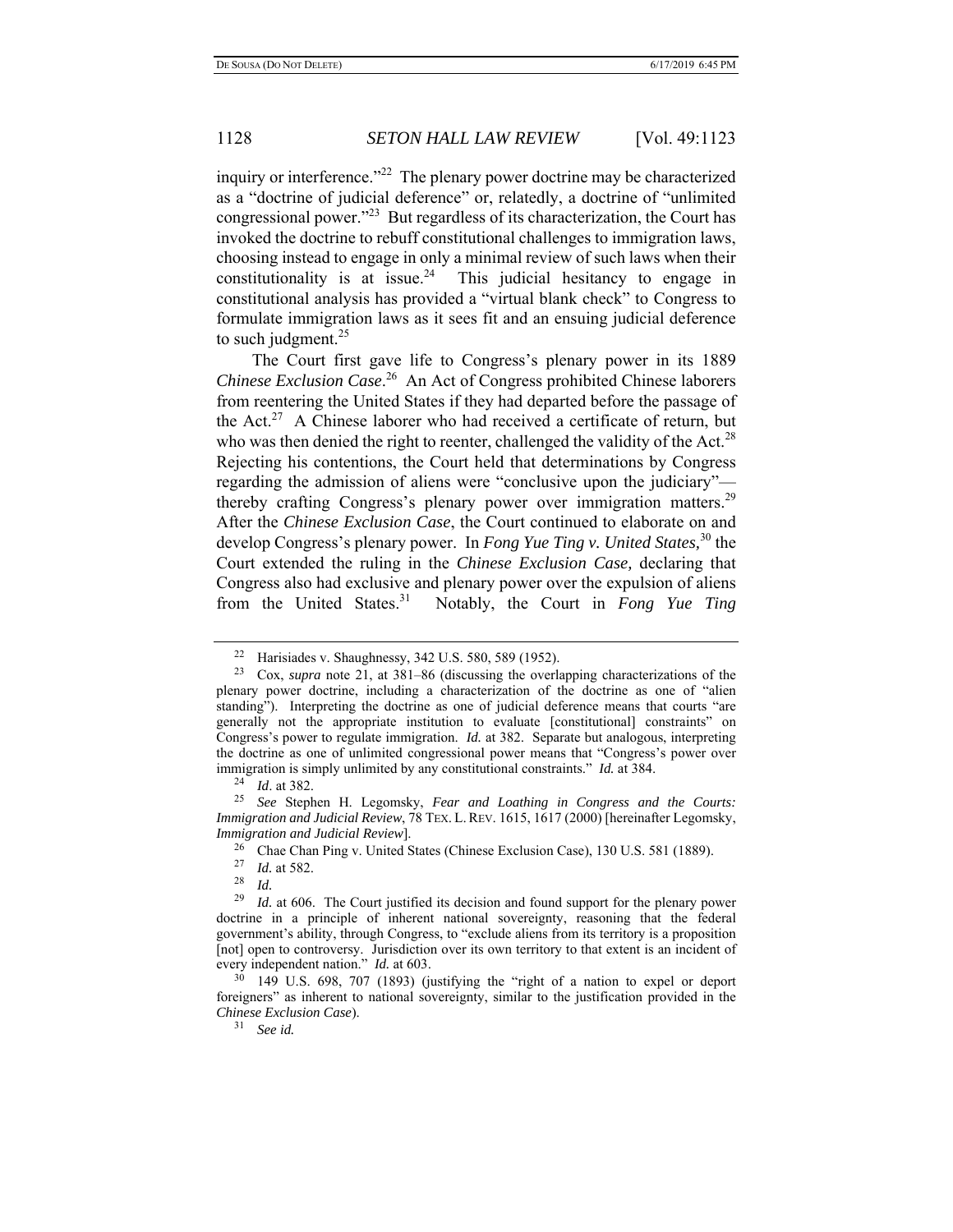acknowledged a procedural due process exception to the plenary power doctrine solely for foreign nationals within the United States;<sup>32</sup> however, the Court later emphasized that the doctrine continued to prevent judicial review of substantive due process challenges.<sup>33</sup>

The Court strengthened and reaffirmed Congress's absolute power over immigration in a series of cases in the 1950s, endorsing its nearly nonexistent review of the constitutionality of immigration policies.<sup>34</sup> In *Knauff v*. Shaughnessy,<sup>35</sup> the Court upheld the exclusion of the alien wife of a U.S. citizen with broad deference to Congress's decision and method of exclusion.<sup>36</sup> The Court reasoned that, "[w]hatever the rule may be concerning deportation of persons who have gained entry into the United States, it is not within the province of any court, unless expressly authorized by law, to review the determination of the political branch of the Government to exclude a given alien."37 Similarly, in *Shaughnessy v. United States ex*  rel. Mezei,<sup>38</sup> the Court sustained an alien's exclusion on Ellis Island, reasoning that the "right to enter the United States depends on the congressional will, and courts cannot substitute their judgment for the legislative mandate."<sup>39</sup>

Thereafter, the Court invoked the plenary power doctrine to uphold the removal of members of the Communist Party, $40$  and to reject a Marxist scholar's First Amendment challenge to his exclusion from the United States.<sup>41</sup> But intricate and novel challenges to immigration policies required the Court to acknowledge, and to attempt to reconcile, the tension between

See id. at 701, 728 (explaining that foreign nationals within the United States were afforded some procedural due process protections, but that such protections did not extend to foreign nationals seeking entry); *see also* Shaughnessy v. United States *ex rel.* Mezei, 345 U.S. 206, 212 (1953) (explaining that such protections did not extend to aliens "on the threshold of initial entry").

<sup>33</sup> *See* Yamataya v. Fisher, 189 U.S. 86, 102 (1903); *see also* Portmess, *supra* note 17, at 1833–34 (discussing the Court's acknowledgment of a procedural due process exception to the plenary power).

<sup>34</sup> *See generally Mezei*, 345 U.S. at 206; Knauff v. Shaughnessy, 338 U.S. 537 (1950).

<sup>35 338</sup> U.S. 537 (1950).

<sup>36</sup> *Id.* at 542, 547 (relying on the justification raised in the *Chinese Exclusion Case* and *Fong Yue Ting* that "[t]he exclusion of aliens is a fundamental act of sovereignty," and extending the plenary power and, accordingly, judicial deference to executive officer determinations enforcing Congress's rules of admissibility).

 $\frac{37}{38}$  *Id.* at 543.

 $\frac{38}{39}$  345 U.S. 206 (1953).

*Id.* at 216.

<sup>40</sup> *See* Galvan v. Press, 347 U.S. 522, 531 (1954) (affirming that entrusting the formulation of immigration policies exclusively to Congress "has become about as firmly imbedded in the legislative and judicial tissues of our body politic as any aspect of our government"); Harisiades v. Shaughnessy, 342 U.S. 580 (1952).<br><sup>41</sup> Kleindienst v. Mandel, 408 U.S. 753 (1972).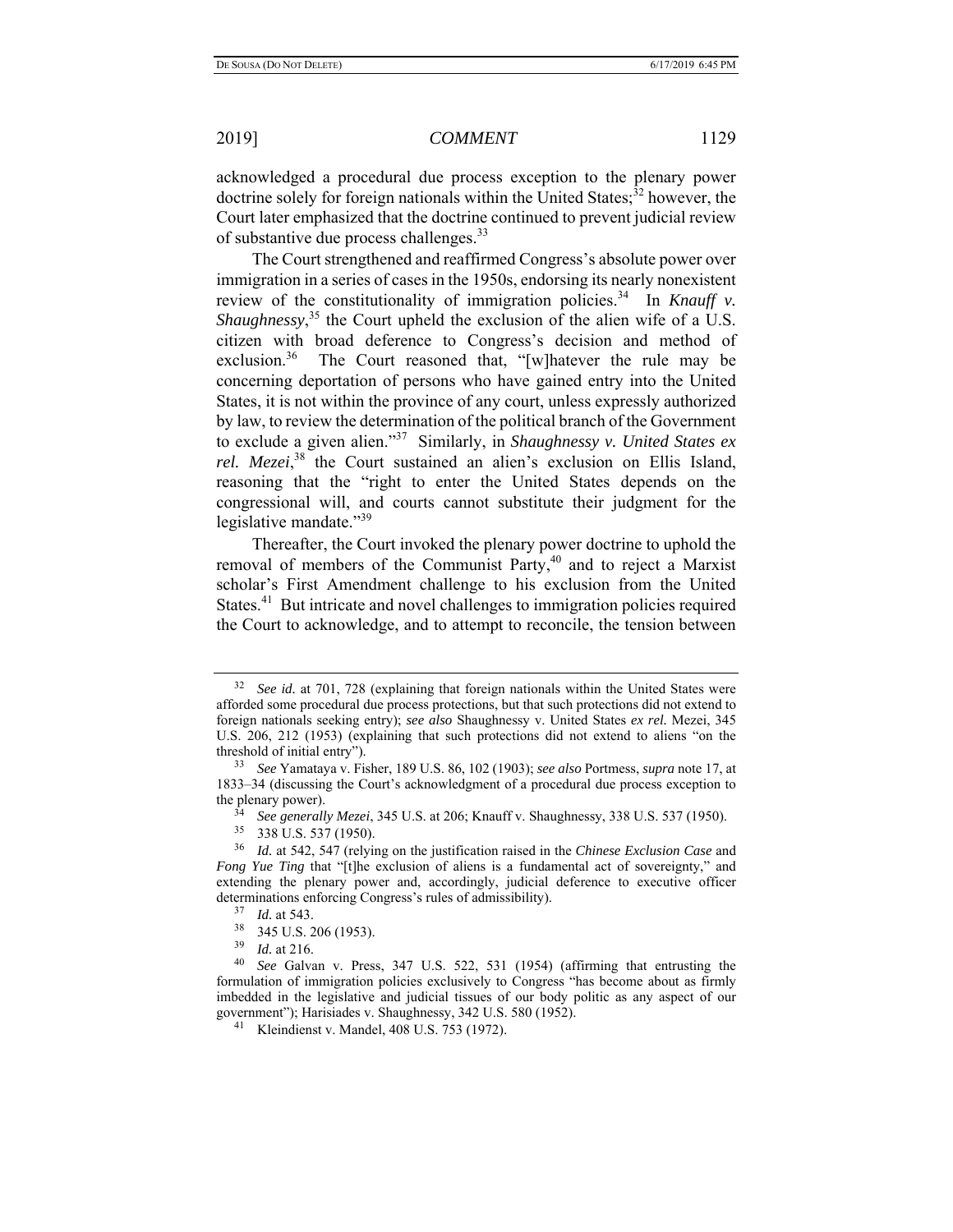substantive constitutional safeguards and the plenary power doctrine, which historically justified the Court's decision to "decline<sup>[]</sup> to review federal immigration statutes for compliance with substantive constitutional restraints."<sup>42</sup> Accordingly, the Court gradually established "unusual standards" for reviewing substantive constitutional challenges to immigration policies.<sup>43</sup>

# B. *The Supreme Court's Modern Approach to the Plenary Power Doctrine*

Notwithstanding the fortitude of Congress's plenary power, the Supreme Court gradually moved away from its traditional, absolute "handsoff" approach to immigration matters.<sup>44</sup> In so doing, the Court developed a judicial role in assessing the constitutionality of immigration laws, particularly in areas that did not directly involve deportation or exclusion.<sup>45</sup> The evolution of this judicial role, however, has produced uncertainties surrounding the status of the plenary power doctrine.<sup>46</sup> While the Court has invoked Congress's plenary power in a range of recent immigration cases,  $47$ the Court has applied varying levels of scrutiny in analyzing the alleged constitutional infirmities, and has avoided defining the contours of the doctrine, leaving future courts without a clear rule to follow.<sup>48</sup>

### 1. *Fiallo v. Bell*

In *Fiallo v. Bell*,<sup>49</sup> the Supreme Court addressed an equal protection challenge to  $\S 101(b)(1)(D)$  and  $101(b)(2)^{50}$  of the INA. The provisions gave special preference immigration status to aliens who were the children of U.S.-citizen (or lawful-permanent resident) mothers, and to aliens who were

<sup>42</sup> *See* Legomsky, *Principle of Plenary Congressional Power*, *supra* note 18, at 255.

<sup>43</sup> Portmess, *supra* note 17, at 1838–39. 44 *See Developments in the Law: Immigrant Rights & Immigration Enforcement*, 126 HARV. L. REV. 1565, 1585 (2013) [hereinafter *Developments in the Law*] ("[C]ourts have reviewed immigration laws, but have subjected them to only the most deferential standard rational basis review."); Portmess, *supra* note 17, at 1838–39.

<sup>45</sup> Stephen H. Legomsky, *Ten More Years of Plenary Power: Immigration, Congress, and the Courts*, 22 HASTINGS CONST. L.Q. 925, 926 n.7 (1994) [hereinafter Legomsky, *Ten More Years of Plenary Power*].

<sup>46</sup> *Compare* Peter J. Spiro, *Explaining the End of Plenary Power*, 16 GEO. IMMIGR. L.J. 339 (2002) (arguing that the Court's recent immigration decisions indicate the end of the plenary power doctrine), *with* Nina Pillard, *Plenary Power Underground in* Nguyen v. INS: *A Response to Professor Spiro*, 16 GEO. IMMIGR. L.J. 835 (2002) (arguing that the plenary power doctrine still influences the Court's decisions, albeit not explicitly).

<sup>47</sup> *See infra* pp. 9–17.

<sup>48</sup> *See Developments in the Law*, *supra* note 44, at 1588–89.

<sup>49 430</sup> U.S. 787 (1977).

<sup>50 8</sup> U.S.C. §§ 1101(b)(1)(D), 1101(b)(2) (1952); *see also Fiallo*, 430 U.S. at 788.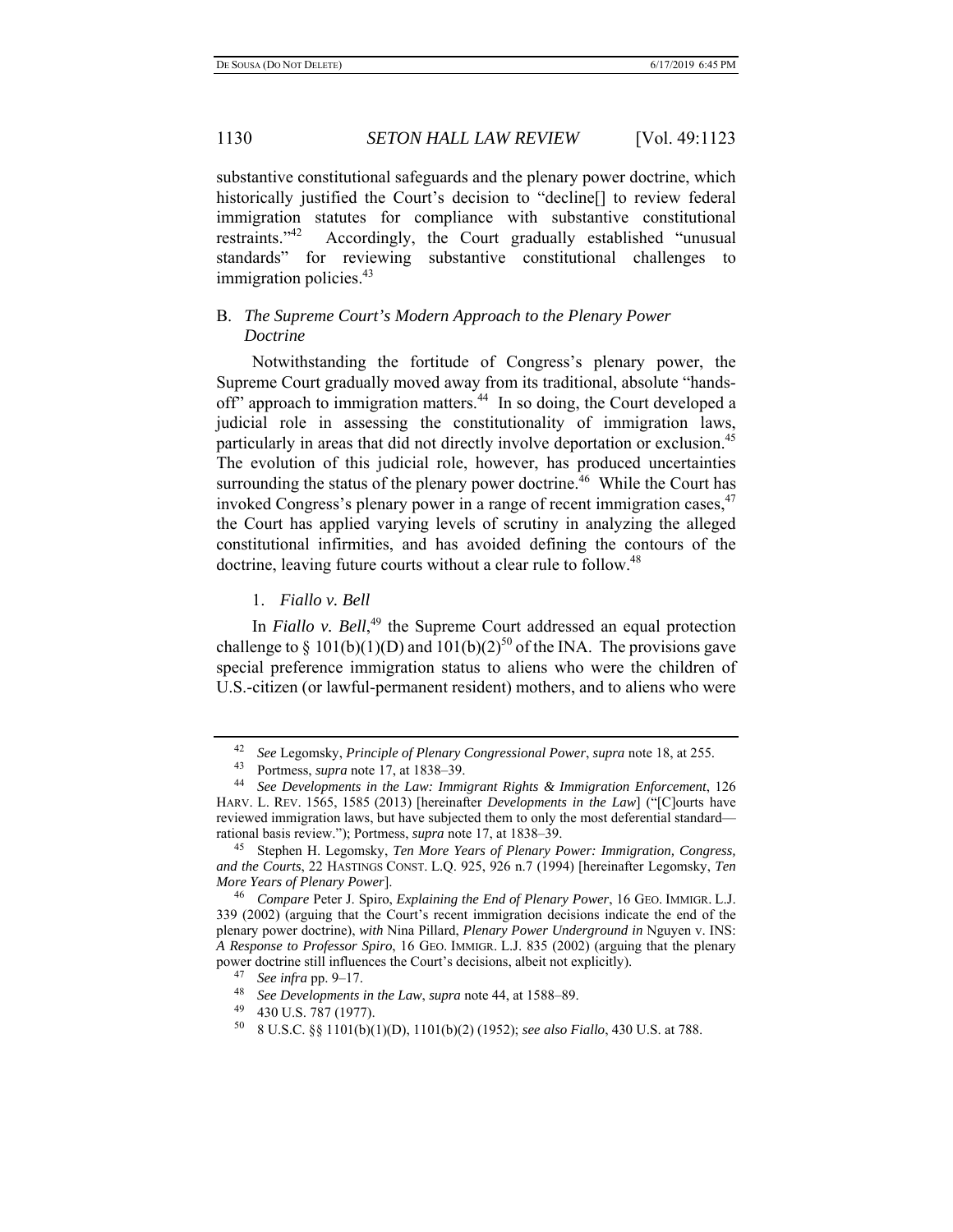unwed mothers of U.S.-citizen (or lawful-permanent resident) children.<sup>51</sup> Unwed fathers and their nonmarital children challenged the constitutionality of the provisions after being denied special immigration preference.<sup>52</sup> The fathers and children contended that the provisions violated the Fifth Amendment's equal protection guarantee by discriminating against unwed fathers and their nonmarital children "on the basis of the father's marital status, the illegitimacy of the child[,] and the sex of the parent without . . . compelling or rational justification."<sup>53</sup> In other words, the gender demarcation in the provisions made it unjustifiably more difficult for nonmarital children and their natural fathers to attain special preference immigration, as compared with nonmarital children and their natural mothers.

At the outset of its analysis, the Supreme Court underscored the "limited scope of judicial inquiry into immigration legislation" and, thus, rejected a more searching standard of review.<sup>54</sup> In holding the statutory provisions constitutional under a rational basis review, the Court explained that, although Congress's distinction between nonmarital children of unwed fathers and those of unwed mothers potentially "den[ied] preferential status to parents and children who share[d] strong family ties," it was beyond the scope of the judicial role to examine the justifications for Congress's legislative decision.<sup>55</sup> Invoking Congress's broad plenary power over

*Id.* at 788–89 (emphasis added) (citation omitted).

<sup>51</sup> *Fiallo*, 430 U.S. at 788. The INA requires, among other conditions, that an alien seeking admission into the United States as a legal permanent resident satisfy a numerical quota and certain labor certification requirements. *Id.* at 789–90. Congress, however, allowed American citizens to petition for waiver of the requirements for their immediate families. *Id*  at 800–01*.* The respective provisions of the Act

grant[ed] special preference immigration status to aliens who qualif[ied] as the "children" or "parents" of United States citizens or lawful permanent residents. Under § 101(b)(1), a "child" [wa]s defined as an unmarried person under 21 years of age who [wa]s a legitimate or legitimated child, a stepchild, an adopted child, or an illegitimate child seeking preference by virtue of his relationship with his *natural mother*. The definition d[id] not extend to an illegitimate child seeking preference by virtue of his relationship with his *natural father*. Moreover, under §  $101(b)(2)$ , a person qualifie<sup>[d]</sup> as a "parent" . . . solely on the basis of the person's relationship with a "child." As a result, the natural father of an illegitimate child who is either a United States citizen or permanent resident alien is not entitled to preferential treatment as a "parent."

<sup>52</sup> *Id.* at 790.

 $\frac{53}{54}$  *Id.* at 791.

Id. at 792 (explaining that Supreme Court precedent "ha[s] long recognized the power to expel or exclude aliens as a fundamental sovereign attribute exercised by the Government's political departments largely immune from judicial control" and rejecting plaintiff-appellant's argument that such broad power did not apply in this case (citations omitted)). 55 *Id.* at 798–99 (citations omitted).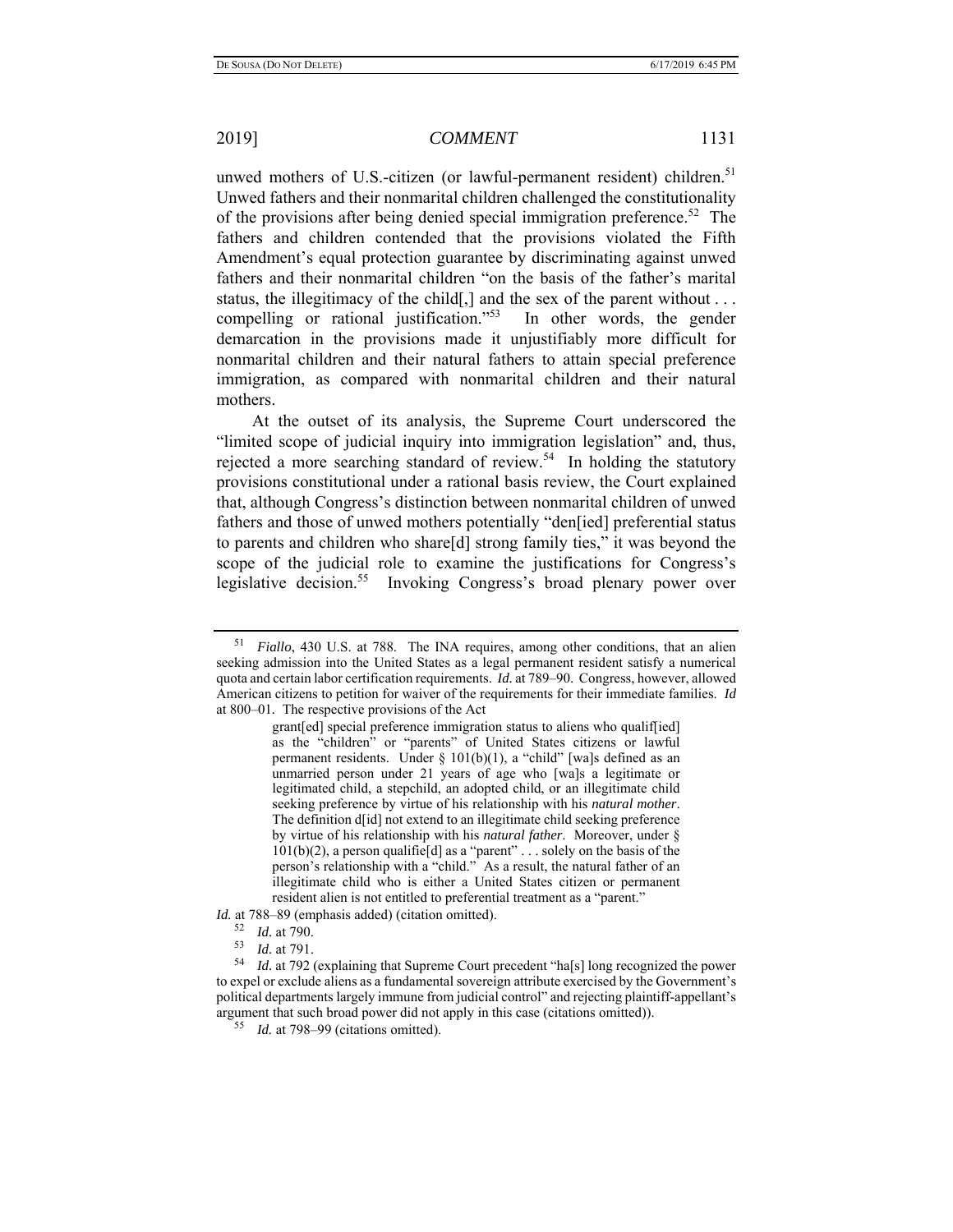immigration matters, the Court added that it did not have authority to overrule Congress's political judgment.<sup>56</sup>

Justice Marshall, in a dissenting opinion joined by Justice Brennan, agreed with the majority's willingness to review the immigration statute at issue; however, he disagreed with its "toothless" review.<sup>57</sup> The dissenters reasoned that the provisions at issue involved the rights of citizens rather than aliens, and "discrimination among citizens cannot escape traditional constitutional scrutiny simply because it occurs in the context of immigration legislation."58 Accordingly, the dissenters found the majority's undue deference to Congress inappropriate and would have applied a heightened standard of review.<sup>59</sup>

### 2. *Miller v. Albright*

The Court's strong deference to Congress's plenary power over immigration matters was further substantiated in *Miller v. Albright*,<sup>60</sup> in which a U.S.-citizen father and his foreign-born daughter challenged the constitutionality of the gender distinction present in  $\S$  1409(a) of the INA.<sup>61</sup> The provision delineates the requirements for transmission of U.S. citizenship to a child born out of wedlock in a foreign country, and it draws a distinction between the child of a U.S.-citizen mother and the child of a U.S.-citizen father.<sup>62</sup> More specifically, the provision provides that, subject to residence requirements for the citizen parent,  $63$  a child born abroad to an unwed citizen *mother* acquires U.S. citizenship at birth, whereas a child born abroad to an unwed citizen *father* acquires citizenship only once certain legitimation requirements are satisfied.<sup>64</sup>

<sup>56</sup> *Id.* at 799.Congress's decision to withhold preferential statute from nonmarital children and their fathers "nonetheless remains one solely for the responsibility of the Congress and wholly outside the power of this Court to control." *Id.*

 $^{57}$  *Fiallo*, 430 U.S. at 805.<br><sup>58</sup> *L*d at 806, 809

 $\frac{58}{59}$  *Id.* at 806, 809.

 $\frac{59}{60}$  *Id.* at 810.

<sup>60 523</sup> U.S. 420 (1998).

 $61$  Codified as amended at 8 U.S.C. § 1409 (2018). Petitioner did not challenge the gender distinction prevalent in  $\S$  1409(c) and 1409(g)'s residency requirement as Petitioner's father satisfied the residency requirement. *Miller*, 523 U.S. at 430.

<sup>62</sup> *See* § 1409(a).

 $63$  These residency requirements are delineated in §§ 1409(c) and 1409(g), and are challenged in *Morales-Santana*. 64 *Miller*, 523 U.S. at 430–31. Section 1409(a) imposes four requirements that unmarried

U.S.-citizen fathers must satisfy to confer citizenship on a child born out of wedlock to an alien mother in another country. Citizenship is established if:

<sup>(1)</sup> a blood relationship between the person and the father is established

by clear and convincing evidence;

<sup>(2)</sup> the father had the nationality of the United States at the time of the person's birth;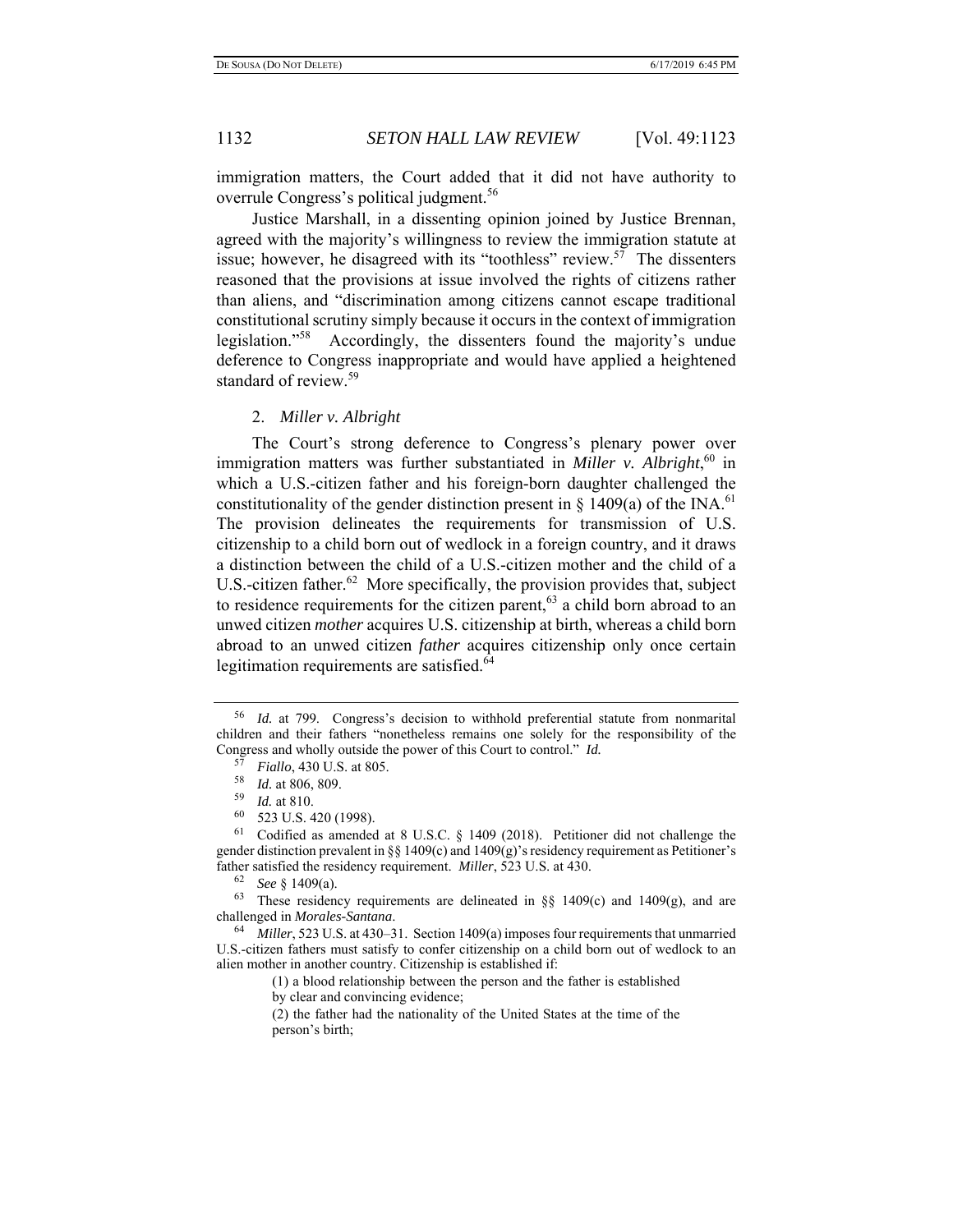Luz Penero was born out of wedlock in the Philippines to a U.S.-citizen father and a Filipino mother.<sup>65</sup> She sought U.S. citizenship after turning eighteen, but the Government denied her application because her father failed to legitimate her before her eighteenth birthday.<sup>66</sup> Upon denial of her application, Penero and her father filed suit alleging that the legitimation requirements imposed on unwed fathers, but not on unwed mothers, were the "product[s] of overbroad stereotypes about the relative abilities of men and women," and thus, violated the Equal Protection Clause.<sup>67</sup>

In rejecting the equal protection challenge, $68$  the Court determined that the legitimation requirement imposed solely on unwed fathers served three important purposes: (1) "ensuring reliable proof of a biological relationship between the potential citizen and [the] citizen parent"; (2) "encouraging the development of a healthy relationship between the citizen parent and the child while the child is a minor"; and (3) "fostering ties between the foreignborn child and the United States."<sup>69</sup> The Court reasoned that the biological differences between unwed fathers and unwed mothers "provide a relevant basis for differing rules governing their ability to confer citizenship on

> (3) the father (unless deceased) has agreed in writing to provide financial support for the person until the person reaches the age of 18 years; and (4) while the person is under the age of 18 years—

(A) the person is legitimated under the law of the person's residence or domicile,

(B) the father acknowledges paternity of the person in writing under oath, or

(C) the paternity of the person is established by adjudication of a competent court.

Only the second of these four requirements is expressly included in § 1409(c), the provision applicable to unwed citizen mothers.

8 U.S.C. § 1409(a).

65 *Miller*, 523 U.S. at 425.

66 *Id.* at 424–25. In addition to the disparate duration of residency requirement imposed on mothers and fathers, § 1409 also requires that a U.S.-citizen father, but not a U.S.-citizen mother, take "one of three affirmative steps" before the child attains the age of eighteen to confer U.S. citizenship on his nonmarital child: "legitimation; a declaration of paternity under oath by the father; or a court order of paternity." Nguyen v. I.N.S., 533 U.S. 53, 62 (2001). It is this affirmative requirement that the daughter and her father challenged as the "father satisfied the residency requirement" and thus, "the validity of the [gender] distinction in that requirement . . . [wa]s not at issue." *Miller*, 523 U.S. at 430.

<sup>67</sup> *Id.* at 435 (internal quotations omitted).

68 *Id.* at 434 (internal citations omitted). "Deference to the political branches dictates 'a narrow standard of review of decisions made by the Congress . . . in the area of immigration and naturalization." *Id.* at 434 n.11. The Court added that "[e]ven if ... the heightened scrutiny that normally governs gender discrimination claims applied in this context, [it was] persuaded that the [legitimation] requirement imposed . . . on children of unmarried male, but not female, citizens is substantially related to important governmental objectives." *Id.* at 431, 434 n.11 (citations omitted).

69 *Id.* at 436, 438.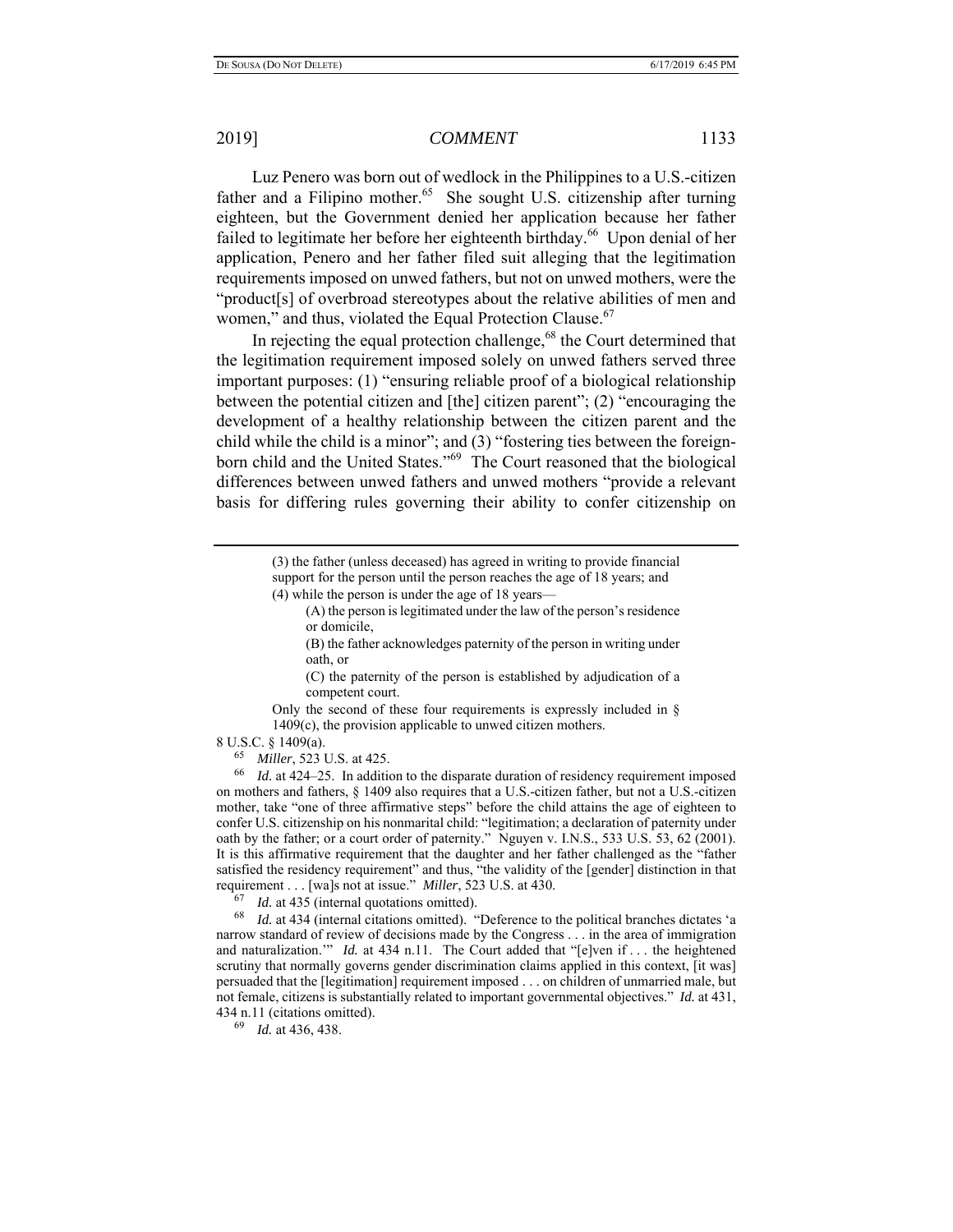children born in foreign lands."<sup>70</sup> In turn, these differences underpinned  $\S$ 1409(a)'s gender demarcation,<sup>71</sup> which the Court concluded was well tailored to serve the Government's interests.<sup>72</sup> The Court, however, did not produce a majority opinion and the constitutionality of § 1409(a) remained an open question.<sup>73</sup>

Justice Scalia, joined by Justice Thomas, agreed that § 1409(a) should be upheld, but on different grounds. The Justices maintained that the Court did not have the authority to review the constitutionality of the statute and to provide the relief requested because only Congress has the power to prescribe the requirements for conferral of citizenship on persons not born within the United States.<sup>74</sup> The plain language of  $\frac{1}{4}$  1409 sets forth a precondition that Congress deemed appropriate to the acquisition of citizenship, no matter that it encompasses a gender distinction. Accordingly, the Justices added that "even if the Court were to agree that the difference in treatment between the illegitimate children of citizen-fathers and citizenmothers is unconstitutional, it could not, consistent with the extremely limited judicial power in this area, remedy that constitutional infirmity."<sup>75</sup> More specifically, the Justices posited that the Court could not extend or

 $\frac{70}{71}$  *Id.* at 422.

*Miller*, 523 U.S. at 445. The Court reasoned that whereas there is no time-sensitive legitimation requirement for unwed mothers, "the argument overlooks the difference between a substantive condition and a procedural limitation." *Id.* at 435.More specifically, "the blood relationship to the birth mother" is established at the time of birth—the substantive conduct that qualifies her child for citizenship. *Id.* at 436. In contrast, such a relationship to the father is not so immediate and, thus Congress imposed an eighteen-year requirement within which an unwed father must demonstrate such a relationship in order to transmit citizenship. *Id.*  The Court emphasized that there was "no procedural hurdle that limit[ed] the time or the method by which either parent (or the child) [could] provide . . . evidence that the necessary steps were taken to transmit citizenship to the child." *Id.* at 435.Accordingly, the requirement did not impose a burden on unwed fathers. *Id.* at 436.

<sup>72</sup>*Id.* 73 Four Justices, in two different opinions, rejected the challenge to the gender-based distinction. Justice Stevens, joined by Justice Rehnquist, found the statute consistent with the Fifth Amendment, while Justice Scalia, joined by Justice Thomas, concluded that the Court could not provide a remedy even if the statute violated equal protection. *Id.* at 423, 452. Conversely, Justice Ginsburg, joined by Justice Souter and Justice Breyer, would have found the statute unconstitutional as violating the Equal Protection Clause. *Id.* at 460. Finally, Justice O'Conner and Justice Kennedy would have dismissed on standing grounds, reasoning that the child lacked standing to raise an equal protection challenge on behalf of his father. *Id.* at 445.

<sup>74</sup> *Id.* at 453, 456 (Scalia, J., concurring) ("An alien who seeks political rights as a member of this Nation can rightfully obtain them *only upon terms and conditions specified by Congress. Courts are without authority to sanction changes or modifications.*") (emphasis in original). 75 *Id.* at 423, 456 (internal citations omitted) ("Because only Congress has the power to

set the requirements for acquisition of citizenship by persons not born within the territory of the United States, federal courts cannot exercise that power under the guise of their remedial authority.").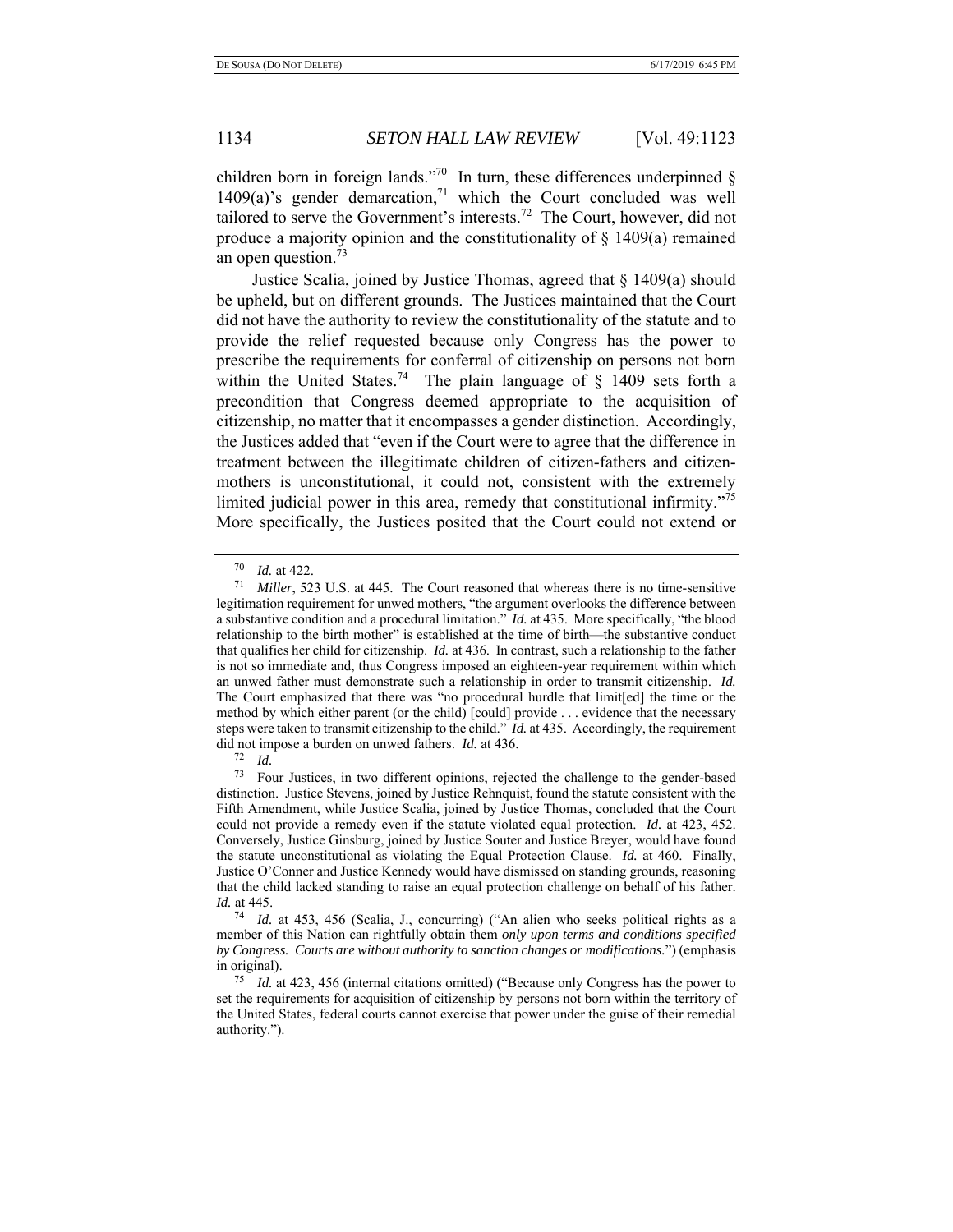eliminate the benefits conferred by  $\S 1409(a)$  because doing so would require the Court "to speculate as to what Congress would have enacted if it had not enacted what it did," and that is incompatible with Congress's plenary power over immigration.<sup>76</sup>

3. *Nguyen v. I.N.S.* 

After *Fiallo* and *Miller*, the Court appeared to signal a shift in its broad deference to Congress's plenary power, subjecting certain statutes to a more stringent constitutional analysis. In *Nguyen v. I.N.S.*, <sup>77</sup> the Court accepted a second opportunity to assess the constitutionality of  $\S$  1409(a) of the INA.<sup>78</sup> Tuan Anh Nguyen and his father challenged the constitutionality of § 1409(a) after the government denied Nguyen's claim for derivative U.S. citizenship.79 Nguyen was born in Vietnam to a U.S.-citizen father and a Vietnamese mother, but moved to the U.S. at the age of six where he remained as a lawful permanent resident. $80$  In 1995, the government initiated deportation proceedings against Nguyen and ultimately ordered his deportation, as his father had failed to take the affirmative steps necessary for Nguyen to obtain citizenship under  $\S$  1409(a).<sup>81</sup> Nguyen and his father contended that the provision violated the Fifth Amendment's equal protection guarantee by unjustifiably imposing different requirements for acquisition of U.S. citizenship by children born abroad to a U.S.-citizen father.<sup>82</sup>

Applying "equal protection scrutiny,"83 the Court rejected the challenge and held that the disparate treatment of mothers and fathers under  $\S$  1409(a) did not violate the equal protection guarantee. $84$  The Court relied largely on the governmental objectives and biological differences emphasized in *Miller* 

 $\begin{array}{cc} 80 & Id. \\ 81 & Id. \end{array}$ 

<sup>76</sup> *Id.* at 457, 459 ("We are dealing here with an exercise of the Nation's sovereign power to admit or exclude foreigners in accordance with perceived national interests. Federal judges may not decide what those national interests are, and what requirements for citizenship best serve them.").<br><sup>77</sup> 533 U.S. 53 (2001).

<sup>&</sup>lt;sup>78</sup> *See supra* note 2.

<sup>79</sup> *Nguyen*, 533 U.S. at 57.

Id. at 57–58. In addition to the disparate duration of residency requirement imposed on mother and fathers, § 1409 also requires that a U.S.-citizen father, but not a U.S.-citizen mother, take "one of three affirmative steps" before the child attains the age of eighteen to confer U.S. citizenship on his nonmarital child: "legitimation; a declaration of paternity under oath by the father; or a court order of paternity." *Id.* at 62. It is this affirmative requirement that Nguyen and his father challenged. *Id.* at  $57-58$ .<br> $\frac{82}{1}$  *Id.* at 58

*Id.* at 58.

<sup>83</sup> *Id*. at 60–61. The Court assumed, without deciding, that intermediate scrutiny applied given the gender-based classifications at issue, refusing to consider whether a lesser degree of scrutiny could apply in light of Congress's plenary power. *Id.* 

<sup>84</sup> *Id.* at 58–59.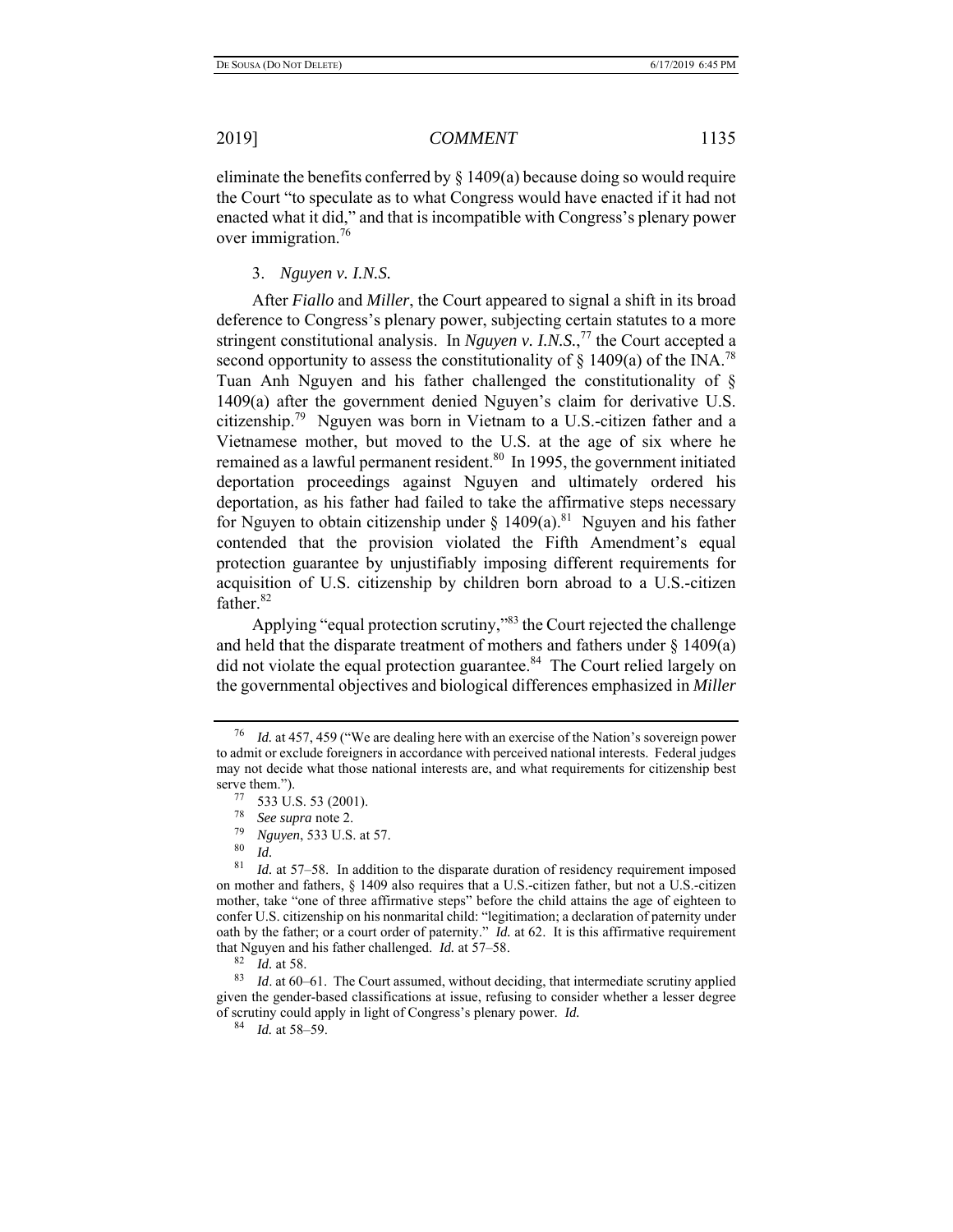in support of the constitutionality of  $\S$  1409(a),<sup>85</sup> and similarly concluded that "Congress ha[d] not erected inordinate and unnecessary hurdles to the conferral of citizenship on the children of citizen fathers in furthering its important objectives."86 Notably, however, the Court refused to identify the standard of review applicable in immigration cases involving constitutional questions, particularly in light of Congress's plenary power. The Court reasoned that, because the statute satisfied heightened scrutiny, the Court did not need to "decide whether some lesser degree of scrutiny pertains."<sup>87</sup>

In dicta, the Court noted that, if the provision had not survived heightened scrutiny, Nguyen and his father would not necessarily prevail, as the Court would likely face difficulties in fashioning a remedy.<sup>88</sup> More specifically, remedying the constitutional violation would require the Court to sever the provision, which would problematically confer "citizenship on terms other than those specified by Congress."<sup>89</sup> Still, the Court avoided resolving this issue given the constitutionality of the provision. Justice O'Connor, in a dissenting opinion, critiqued the Court's application of the heightened scrutiny standard, concluding that the gender classification did not substantially relate to the alleged governmental interests.<sup>90</sup>

### 4. *United States v. Flores-Villar*

After *Nguyen*, it was unclear just how deferential the Court remained to Congress's policy decisions regarding immigration matters. In its most recent treatment of Congress's plenary power prior to its decision in *Morales-Santana*, the Court tangentially addressed the constitutionality of §§ 1401 and 1409<sup>91</sup> in *United States v. Flores-Villar*.<sup>92</sup> Ruben Flores-Villar,

<sup>85</sup> *Nguyen*, 533 U.S. at 62–68.

<sup>86</sup> *Id.* at 70–71. The Court explained that "[i]n the case of a citizen mother and a child born overseas, the opportunity for a meaningful relationship between citizen parent and child inheres in the very event of birth." *Id.* at 65.Accordingly, the gender demarcation considered "a biological difference" between fathers and mothers and thus, it was a lawful and "sensible statutory scheme, given the unique relationship of the mother to the event of birth." *Id.* at 64.

 $\frac{87}{88}$  *Id.* at 61.

<sup>88</sup> *Id.* at 72.

*Id.* at 71–72. The Court highlighted the required deference to Congress's intent by noting that

Congress expressly provided with respect to the very subchapter of the United States Code at issue and in a provision entitled "Sole procedure" that "[a] person may only be naturalized as a citizen of the United States in the manner and under the conditions prescribed in this subchapter and not otherwise."

*Id.* at 72; *see also infra* Part IV for a discussion of *Morales-Santana*, where the Court ultimately considers and decides this issue.

*Nguyen*, 533 U.S. at 74–97 (O'Connor, J., dissenting).

<sup>91</sup> *See supra* note 2 and accompanying text.

<sup>92 536</sup> F.3d 990 (9th Cir. 2008), *aff'd by an equally divided court per curiam* 564 U.S.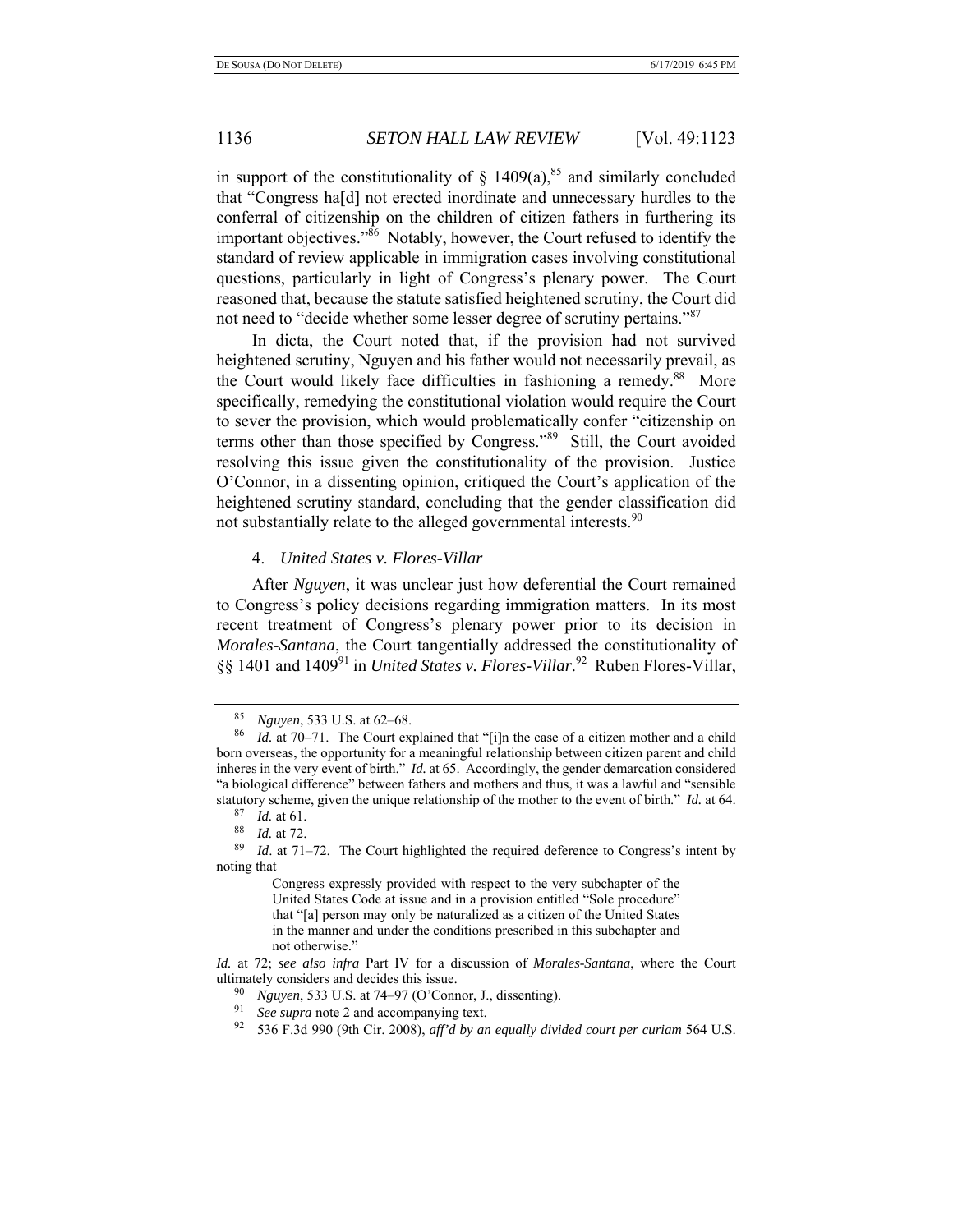a Mexican-native born to a U.S.-citizen father and a Mexican mother, claimed U.S. citizenship as derived from his father as a defense to deportation proceedings.<sup>93</sup> Upon denial of his claim, Flores-Villar challenged the constitutionality of §§ 1401 and 1409, arguing that the provisions classified and discriminated on the basis of gender and age.<sup>94</sup>

The Court of Appeals for the Ninth Circuit, ostensibly applying intermediate scrutiny, upheld the constitutionality of §§ 1401 and 1409. The Ninth Circuit concluded that the provisions could survive an equal protection challenge "under intermediate scrutiny, a rational basis standard, or some other level of review in between," but like the Supreme Court in *Nguyen*, the court assumed that intermediate scrutiny applied.<sup>95</sup> The court reasoned that, while the means at issue in *Nguyen*—legitimation requirement for fathers were different from the means at issue in *Flores-Villar*—longer residency requirement for fathers—the "government's interests [we]re no less important, and the particular means no less substantially related to those objectives," particularly "in light of the virtually plenary power that Congress has to legislate in the area of immigration and citizenship."96

Still, the Ninth Circuit refused to decide which level of constitutional scrutiny is most appropriate in immigration cases, leaving it an open question.97 The Supreme Court affirmed *Flores-Villar* "by an equally divided Court" without issuing an opinion.<sup>98</sup> Because "an affirmance by an equally divided Court [is not] entitled to precedential weight,"<sup>99</sup> Flores-*Villar* did not elucidate the Court's position on the plenary power doctrine or the standard of review that should be applied in such cases.<sup>100</sup>

After *Flores-Villar*, commentators highlighted the Court's hesitancy to issue a clear opinion on the plenary power doctrine's modern boundaries. Some interpreted the Court's affirmance in *Flores-Villar*, among its other decisions, as a "refus[al] to clarify the standard of scrutiny that applies in challenges to immigration statutes," which leaves the viability of the plenary

<sup>210 (2011),</sup> *abrogated by* Sessions v. Morales-Santana, 137 S. Ct. 1678 (2017).

<sup>93</sup> *Flores-Villar*, 536 F.3d at 994.

<sup>94</sup> *Id.* at 994–95.

 $\frac{95}{96}$  *Id.* at 996 n.2.

<sup>96</sup> *Id.* at 996–97 (internal citation omitted). As in *Nguyen*, the Government in *Flores-Villar* asserted that the gender demarcation substantially furthered certain governmental interests; namely (1) the assurance "that a biological parent-child relationship exists" and (2) avoiding statelessness of children by ensuring a connection to the United States. *Id.* at 995– 96. In both instances, the Government argued that mothers and fathers are situated differently as the parent-child relationship is easily established at birth for the mother but not for the father.  $Id$ .<br>97  $H$ 

*Id.* at 996 n.2.

<sup>&</sup>lt;sup>98</sup> Flores-Villar v. United States, 564 U.S. 210, 210 (2011) (per curiam).<br><sup>99</sup> Neil v. Biggare, 400 U.S. 198, 192, (1972).

<sup>&</sup>lt;sup>99</sup> Neil v. Biggers, 409 U.S. 188, 192 (1972).<br><sup>100</sup> See Davelopments in the Law supra note 4

See Developments in the Law, *supra* note 44, at 1591.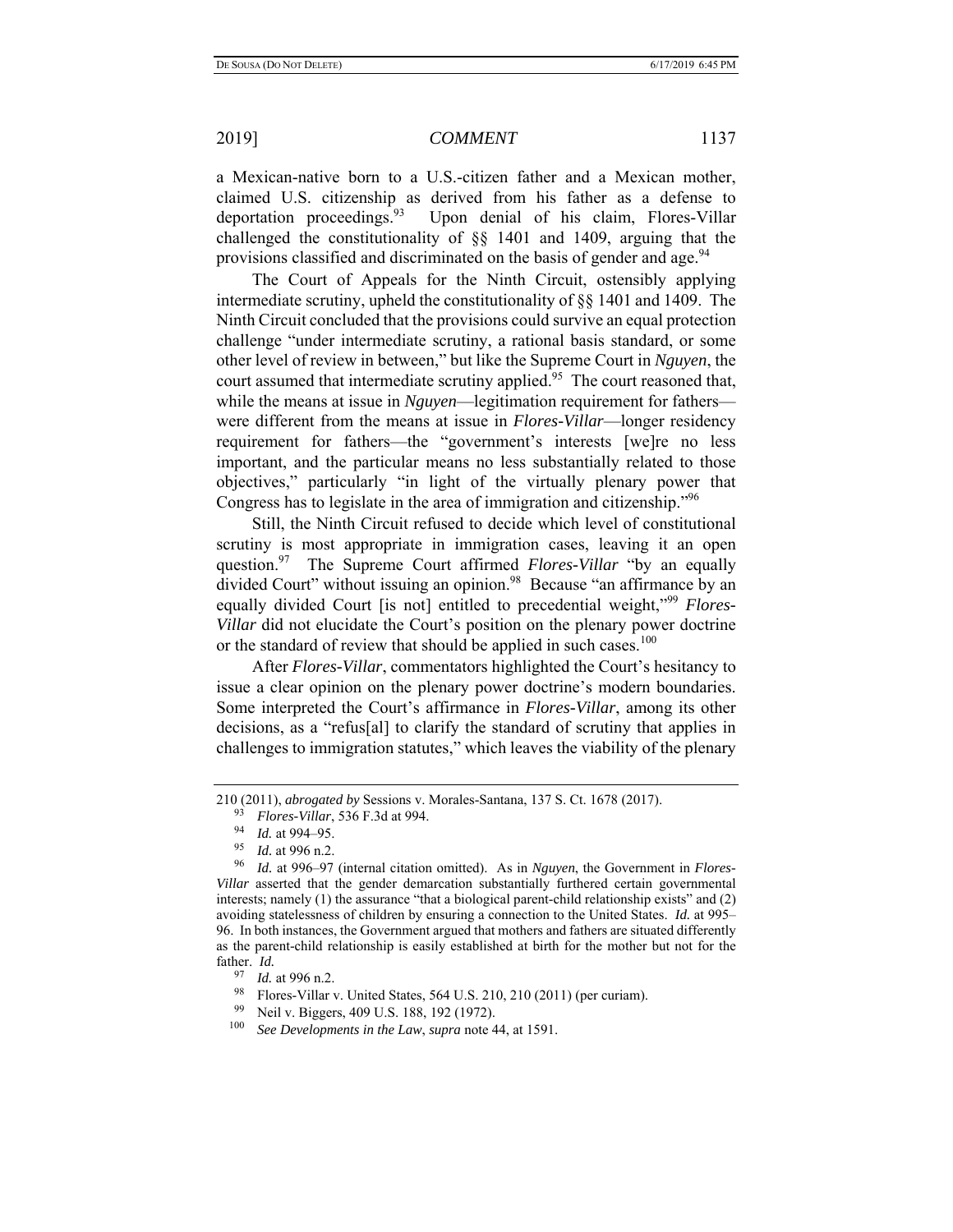power doctrine uncertain.<sup>101</sup> Others argued that the Court's failure to explicitly invoke the doctrine in its recent decisions, thereby engaging in a form of constitutional analysis, signals that "the grave has been dug" for Congress's plenary power.<sup>102</sup> In light of the diluted scrutiny applied by the Court in its recent immigration cases, however, it is evident that the plenary power continues to influence the Court's decisions, even if the Court does not invoke it explicitly.<sup>103</sup> The Court ultimately tackled this issue in *Morales-Santana*, albeit in a manner that arguably departed from its traditional approach to the plenary power doctrine.<sup>104</sup>

### III. GENDER-BASED EQUAL PROTECTION

The Fourteenth Amendment's Equal Protection Clause provides that no State shall "deny to any person within its jurisdiction the equal protection of the laws."<sup>105</sup> This prohibition extends to the federal government through the Fifth Amendment's Due Process Clause.<sup>106</sup> While the Equal Protection Clause does not prevent the states and the federal government from treating different classes of persons differently, $107$  it prohibits, among other things, gender classifications that rest on stereotypical notions about the relative roles and abilities of each gender.<sup>108</sup> This Part examines the history of the Equal Protection Clause as it applies to gender classifications in federal legislation, with a particular focus on the Supreme Court's practice of extending, rather than nullifying, a benefit to redress an equal protection

See Plyler v. Doe, 457 U.S. 202, 216 (1982) ("The Equal Protection Clause directs that 'all persons similarly circumstanced shall be treated alike.'" "[T]he Constitution does not require things which are different in fact or opinion to be treated in law as though they were the same.") (emphasis added) (internal citations and quotations omitted); Reed v. Reed, 404 U.S. 71, 75 (1971) ("[T]he Fourteenth Amendment does not deny to States the power to treat different classes of persons in different ways.").

108 *See, e.g.*, Sessions v. Morales-Santana, 137 S. Ct. 1678, 1696–97 (2017); Califano v. Westcott, 443 U.S. 76, 89 (1979) (explaining that the gender demarcations in a provision of the Social Security Act were "part of the 'baggage of sexual stereotypes'" that the father's primary responsibility is breadwinning, while the mother's is hearthtending, and that "[l]egislation that rests on such presumptions, without more," could not survive equal protection scrutiny).

<sup>101</sup> *See* Portmess, *supra* note 17, at 1829.

<sup>102</sup> *See* Spiro, *supra* note 46, at 340.

See Pillard, *supra* note 46, at 836, 846–47 (arguing that the Court has merely driven the doctrine "underground").

<sup>104</sup> *See infra* Part IV; *see also* Miller v. Albright, 523 U.S. 420, 452–59 (1998) (Scalia, J., concurring).

 $105$  U.S. CONST. amend. XIV, § 1.

<sup>106</sup> *See, e.g., Bolling v. Sharpe,* 347 U.S. 497, 499–500 (1954) ("The Fifth Amendment . . . does not contain an equal protection clause as does the Fourteenth Amendment[,] which applies only to the states," but "it would be unthinkable that the same Constitution would impose a lesser duty on the Federal Government.").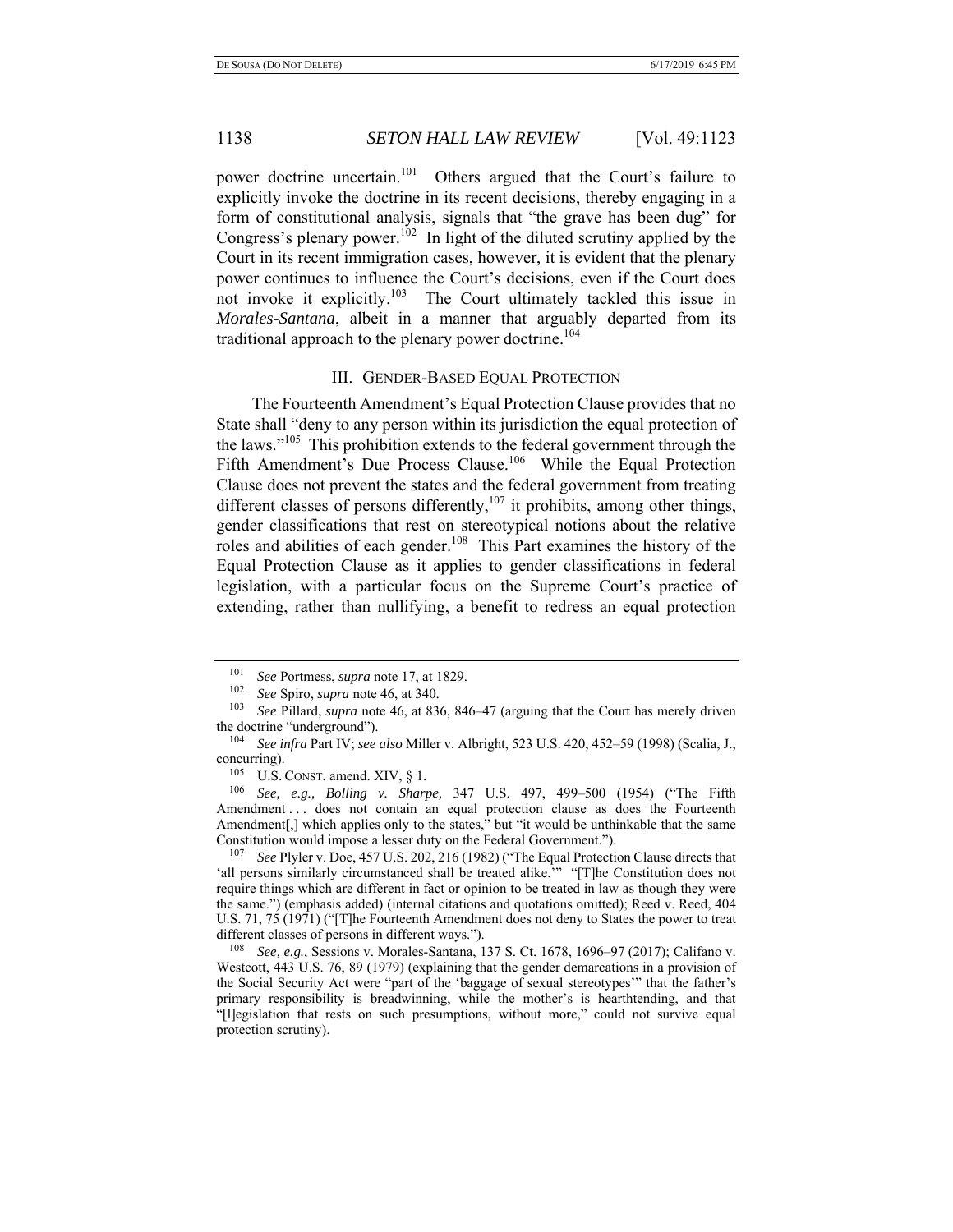violation.<sup>109</sup>

# A. *A Brief History of Equal Protection and Gender-Based Classifications*

Courts have generally regarded federal legislation that differentiates on the basis of gender as presumptively invalid "because gender generally provides no sensible ground for differential treatment."<sup>110</sup> Accordingly, courts addressing an equal protection challenge to a gender-based classification typically apply intermediate scrutiny.<sup>111</sup> Notably, however, the level of scrutiny applied to such classifications has changed considerably over the past several years.<sup>112</sup> Until the early 1970s, gender-based classifications were subjected only to rational basis review—the lowest level of judicial scrutiny.<sup>113</sup> But the Court changed course in *Reed v. Reed.*<sup>114</sup> In its first decision invalidating a gender-based classification as unconstitutional, the Court recognized that gender-based discrimination should be subjected to a more stringent scrutiny than rational basis.<sup>115</sup> Still, the Court stopped short of explicitly adopting a heightened standard of

<sup>&</sup>lt;sup>109</sup> Extending the benefit is often colloquially referred to as "leveling up," and nullifying the benefit is colloquially referred to as "leveling down." *See* Deborah L. Brake, *When Equality Leaves Everyone Worse Off: The Problem of Leveling Down in Equality Law*, 46 WM. & MARY L. REV. 513, 515 (2004) ("[I]nequality may be remedied either by leveling up and improving the treatment of the disadvantaged class, or by leveling down and bringing the group that is better off down to the level of those worse off." (footnote omitted))

<sup>&</sup>lt;sup>110</sup> Rachel L. Jensen et al., *Equal Protection*, 1 GEO. J. GENDER & L. 213, 230 (2000). <sup>111</sup> *Id.* Intermediate (or heightened) scrutiny is a standard of constitutional review used by courts in equal protection cases. *See* Justin Hess, *Nonimmigrants, Equal Protection, and the Supremacy Clause*, 2010 BYU L. REV. 2277, 2280–81 (2010). Specifically, intermediate scrutiny is used to determine whether gender classifications in legislation are constitutional. "[S]tatutory classifications that distinguish between males and females are 'subject to scrutiny under the Equal Protection Clause<sup>[]""</sup> and "<sup>[t]</sup>o withstand constitutional challenge ... classifications by gender must serve important governmental objectives and must be substantially related to achievement of those objectives." Craig v. Boren, 429 U.S. 190, 197 (1976). Further, if a statute does not implicate a fundamental right or does not affect certain protected classes, a court may apply a more deferential standard of review known as rational basis review. *See* United States v. Carolene Prods. Co., 304 U.S. 144, 152–53 (1938); *see also infra* note 112 and accompanying text. Immigration provisions that involve gender classifications have been reviewed under rational basis rather than intermediate scrutiny. *See* 

<sup>&</sup>lt;sup>112</sup> *See, e.g.*, Hoyt v. Florida, 368 U.S. 57 (1961); Bradwell v. Illinois, 83 U.S. 130 (1873); *see also* Deborah L. Brake, *Sex as a Suspect Class: An Argument for Applying Strict Scrutiny to Gender Discrimination*, 6 SETON HALL CONST. L.J. 953, 953 (1996).

<sup>113</sup> Brake, *supra* note 112.Under rational basis review, a classification survives constitutional scrutiny if it is "rationally related to a legitimate government purpose." *Id.* "Courts have only rarely struck down government classifications under rational basis review." *Id.*

<sup>114 404</sup> U.S. 71 (1971) (invalidating an Idaho statute that preferred males over females as administrators of estates).

<sup>115</sup> *Id.* at 75–76.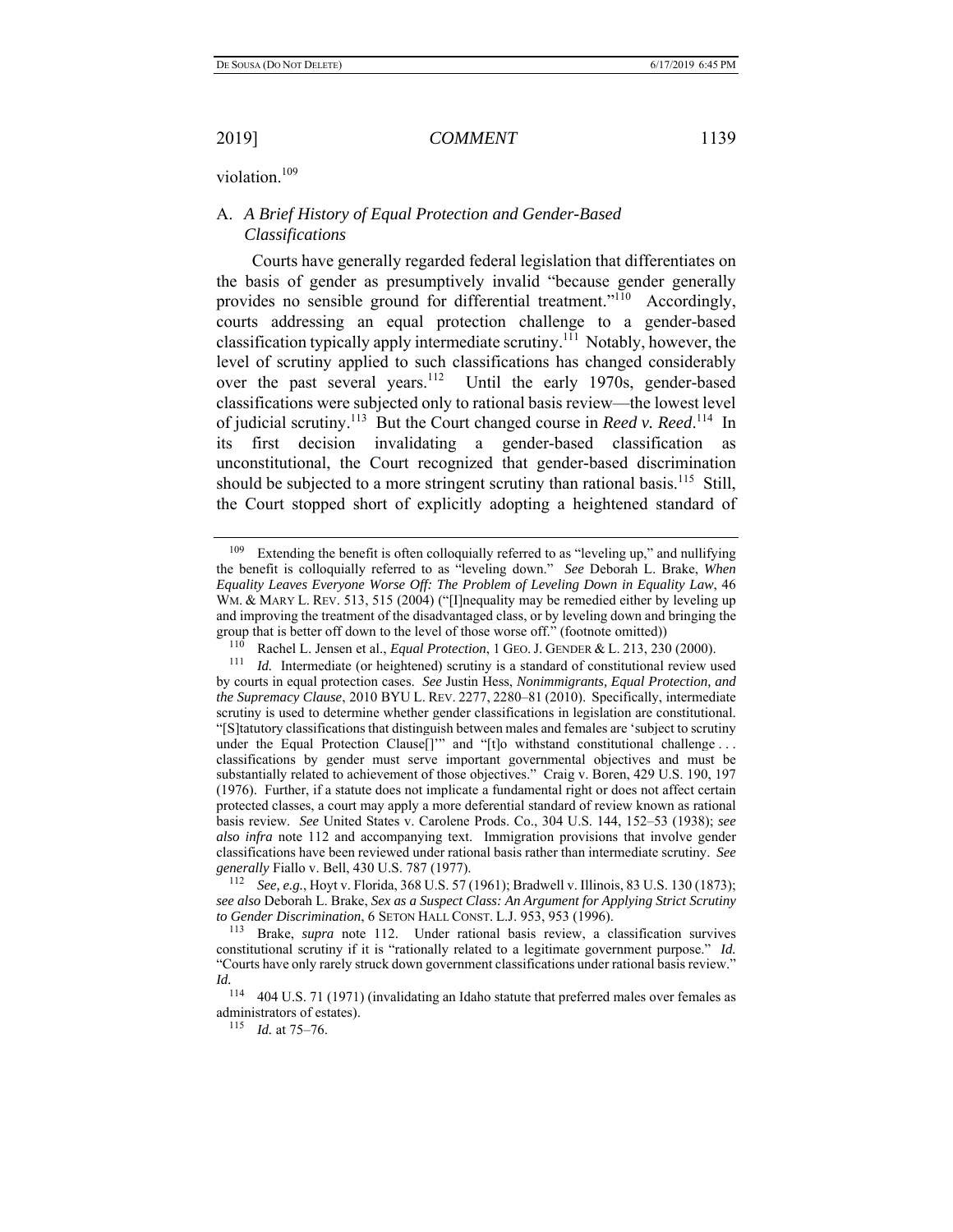review.<sup>116</sup>

In *Frontiero v. Richardson*, 117 a plurality of the Court expanded *Reed*  to conclude that gender-based classifications should be subjected to strict scrutiny.<sup>118</sup> The Court nevertheless retreated from this exacting standard of scrutiny in *Craig v. Boren*<sup>119</sup> and gave life to intermediate scrutiny.<sup>120</sup> In invalidating an Oklahoma statute that prohibited the sale of beer to males under twenty-one and to females under eighteen, a majority of the Court found *Reed* controlling, and held that gender-based classifications should be subjected to intermediate scrutiny.<sup>121</sup> The Court identified the standard for this level of scrutiny that courts still use with precision today: "To withstand constitutional challenge, . . . classifications by gender must serve important governmental objectives and must be substantially related to achievement of those objectives."122 Finally, the Court refined (and arguably intensified) this standard of scrutiny in subsequent gender-discrimination cases.<sup>123</sup> The Court provided that, apart from the standard articulated in *Craig*, a challenged gender-based classification will be upheld only if there is an "exceedingly persuasive justification" for the classification.<sup>124</sup>

As previously discussed, this heightened standard of scrutiny has not held constant in cases involving immigration statutes that discriminate on the basis of gender.<sup>125</sup> In such cases, the Court has indisputably considered Congress's plenary power over immigration, and has modified its intermediate scrutiny to one that is more deferential—arguably akin to rational basis review.<sup>126</sup> In the words of one commentator, "[a]t the

<sup>116</sup> *Id.* Although the Court did not formally adopt heightened scrutiny, it applied something more stringent than rational basis review. *Id.* The Court provided that "[a] classification 'must be reasonable, not arbitrary, and must rest upon some ground of difference having a fair and substantial relation to the object of the legislation."' *Id.* at 76.

<sup>&</sup>lt;sup>117</sup> 411 U.S. 677 (1973) (invalidating a fringe benefits statute that automatically considered spouses of servicemen dependents for purposes of obtaining benefits, but required servicewomen to prove actual dependency by their spouses in order to obtain identical benefits).

Id. at 688 ("[W]e can only conclude that classifications based upon sex, like classifications based upon race, alienage, or national origin, are inherently suspect, and must therefore be subjected to strict judicial scrutiny.").

 $^{119}$  429 U.S. 190 (1976).

<sup>120</sup> *Id.* at 197.<br><sup>121</sup> *Id.* at 197–98.<br><sup>122</sup> *Id.* at 197; *see also* Jensen et al., *supra* note 110, at 232–33.

<sup>123</sup> *See, e.g.*, United States v. Virginia, 518 U.S. 515, 531 (1996); Mississippi Univ. for Women v. Hogan, 458 U.S. 718, 724 (1982); Kirchberg v. Feenstra, 450 U.S. 455, 461 (1981); Pers. Adm'r of Mass. v. Feeney, 442 U.S. 256, 273 (1979); *see also* Brake, *supra* note 112, at 956. 124 *Id.*; *see also* Jensen et al., *supra* note 110, at 238; Brake, *supra* note 112, at 956.

<sup>&</sup>lt;sup>125</sup> *See supra* Part II.B.<br><sup>126</sup> *See supra* Part II B.

<sup>126</sup> *See supra* Part II.B.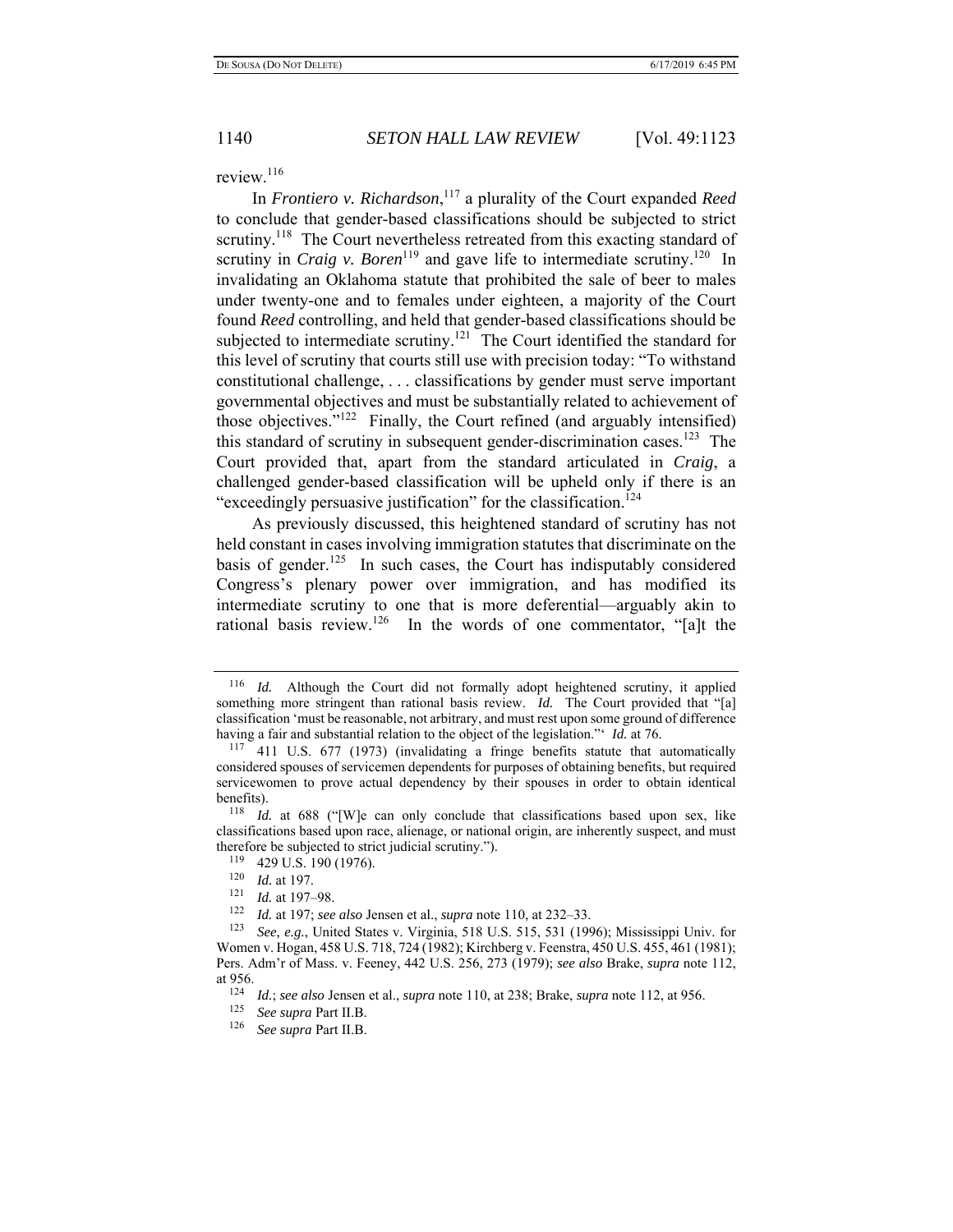intersection of immigration and equal protection lies a judicial vortex. This area of law is a twilight zone of sorts, where established constitutional principles do not follow their regular paths."<sup>127</sup>

# B. *Supreme Court's Practice of Extending the Benefit to Remedy Gender Discrimination*

Once the Supreme Court ascertains that a federal statute<sup>128</sup> violates the Equal Protection Clause, it must determine how to redress the constitutional infirmity. The appropriate remedy is generally a mandate of equal treatment,<sup>129</sup> but "[h]ow equality is accomplished . . . is a matter on which the Constitution is silent."130 The Supreme Court must provide a constitutionally sufficient remedy and thereby "serve as a short-term surrogate for the legislature."<sup>131</sup> The Court generally fulfills this role by assessing whether the unconstitutionally discriminatory benefit should be extended or nullified.<sup>132</sup> Traditionally, the Court has chosen "extension, rather than nullification" as the proper course,<sup>133</sup> and until *Sessions v. Morales-Santana*, the Court had never ordered nullification of a benefit to redress an equal protection violation.<sup>134</sup> In view of this, nowhere is the

<sup>127</sup> Hess, *supra* note 111, at 2277.

<sup>128</sup> *See* Sabina Mariella, Note, *Leveling up Over Plenary Power: Remedying an Impermissible Gender Classification in the Immigration and Nationality Act*, 96 B.U. L. REV. 219, 232 (2016) (explaining that the Supreme Court seeks redress when a *federal* statute violates the Equal Protection Clause; however, when the Court considers "*state* action or legislation . . . [it] has often avoided the question by remanding the remedial decision to state courts" due to federalism concerns).<br><sup>129</sup> See Hoakler v. Mathews, 465

<sup>129</sup> *See* Heckler v. Mathews, 465 U.S. 728, 740 (1984).

<sup>130</sup> Levin v. Commerce Energy, Inc., 560 U.S. 413, 426–27 (2010) (citing *Mathews*, 465 U.S. at 740).

<sup>131</sup> *See* Ruth Bader Ginsburg, *Some Thoughts on Judicial Authority to Repair Unconstitutional Legislation*, 28 CLEV. ST. L. REV. 301, 317 (1979); *see also* Bruce K. Miller, *Constitutional Remedies for Underinclusive Statutes: A Critical Approach of Heckler v.* Mathews, 20 HARV. C.R.-C.L. L. REV. 79, 131 (1985).

<sup>132</sup> *See Mathews*, 465 U.S. at 738 ("[A] court . . . faces 'two remedial alternatives: [it] may either declare [the statute] a nullity and order that its benefits not extend to the class that the legislature intended to benefit, or it may extend the coverage of the statute to include those who are aggrieved by the exclusion.'" (internal citations omitted)); *see also* Brake, *supra* note 109, at 515 ("In the canon of equal protection, it is seemingly well-settled that inequality may be remedied either by leveling up and improving the treatment of the disadvantaged class, or by leveling down and bringing the group that is better off down to the level of those worse off.").

<sup>133</sup> *See, e.g.*, *Mathews*, 465 U.S. at 739 n.5. While the Supreme Court has never directly addressed its preference for leveling up, some scholars contend that a potential reason for the avoidance of leveling down is that it could "confront[] persons disadvantaged by inequality with a double bind: challenge the inequality and risk worsening the situation for others instead of improving one's own situation, or continue to endure unlawful discrimination." Brake, *supra* note 109, at 516.

<sup>134</sup> *See* Miller, *supra* note 131, at 142.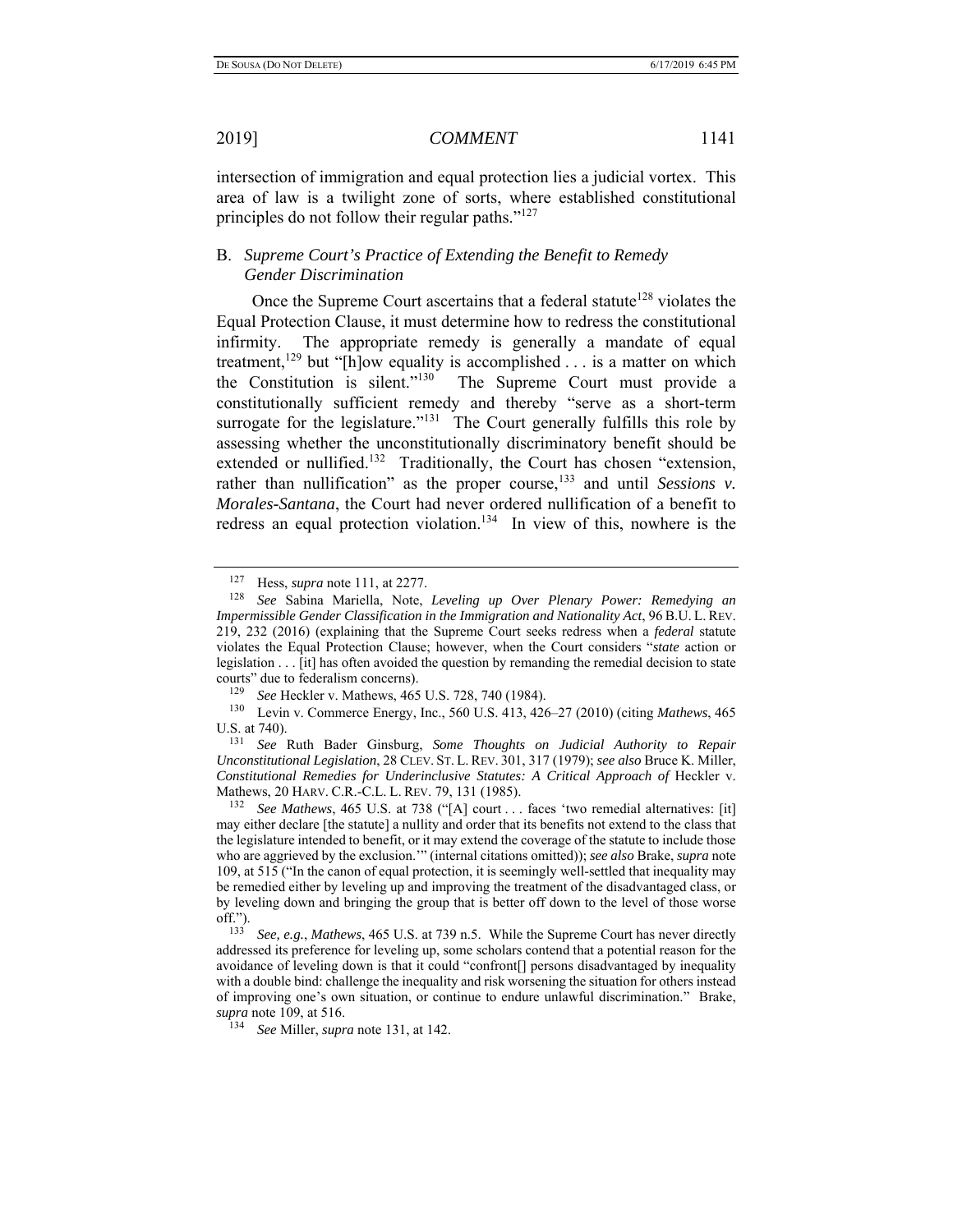Court's practice of extending the benefit more evident than in its equal protection jurisprudence involving gender classifications.

### 1. *Frontiero v. Richardson*

In *Frontiero v. Richardson*, 135 the Court considered a constitutional challenge to a statutory scheme<sup>136</sup> that provided increased fringe benefits to members of the uniformed services who had dependents. The statutes entitled the servicemembers "to an increased 'basic allowence [sic] for quarters' and . . . [the] member's dependents [to] comprehensive medical and dental care."137 The statute provided that a service*man* could claim his wife as a dependent irrespective of whether she depended on him for support; however, a service*woman* could not claim her husband as a dependent unless he was "*in fact* dependent upon her for over one-half of his support."138 Sharron Frontiero, a female lieutenant of the United States Air Force, sought increased benefits for her and her husband. Her application was ultimately denied as a result of her failure to show that her husband *in fact* depended on her for more than one-half of his support.<sup>139</sup>

Frontiero challenged the gender distinction, alleging that the statutory scheme violated the Due Process Clause of the Fifth Amendment because it unreasonably placed a proof-of-dependency burden on women that it did not place on men.140 The Supreme Court, expanding on its decision in *Reed v. Reed*, applied intermediate scrutiny in holding the statutes unconstitutional.<sup>142</sup> Because the challenged statutes "command[ed] dissimilar treatment for men and women who [were] similarly situated," the Court sought evidence to support the differential treatment.<sup>143</sup> The government contended that the statutes' gender distinction served administrative efficiency; however, the Court found this justification, without concrete evidence, insufficient to withstand heightened judicial scrutiny.<sup>144</sup> To redress the constitutional infirmity, the Court eliminated the

 $^{135}$  411 U.S. 677 (1973).<br> $^{136}$  37 U.S.C. 88 401 40

<sup>136 37</sup> U.S.C. §§ 401, 403 (1962); 10 U.S.C §§ 1072, 1076 (1958).

<sup>&</sup>lt;sup>137</sup> *Frontiero*, 411 U.S. at 679–80.<br><sup>138</sup> *Let* 678, 70 (apphasis added)

<sup>&</sup>lt;sup>138</sup> *Id.* at 678–79 (emphasis added).<br><sup>139</sup> *Id.* at 680 (emphasis added).

Id. at 680 (emphasis added).

<sup>&</sup>lt;sup>140</sup> *Id.* at 680 & n.5, 690–91 ("[W]hile the Fifth Amendment contains no equal protection clause, it does forbid discrimination that is 'so unjustifiable as to be violative of due process.'" (alteration in original)).<br> $^{141}$  404 U S 71 (19)

<sup>141 404</sup> U.S. 71 (1971). 142 *Frontiero*, 411 U.S. at 688 ("[C]lassifications based upon sex, like classifications based upon race, alienage, or national origin, are inherently suspect, and must therefore be subjected to strict judicial scrutiny.").<br> $\frac{143}{143}$  *Id.* at 688.

<sup>&</sup>lt;sup>144</sup> *Id.* at 688-90 ("[A]lthough efficacious administration of governmental programs is not without some importance, the Constitution recognizes higher values than speed and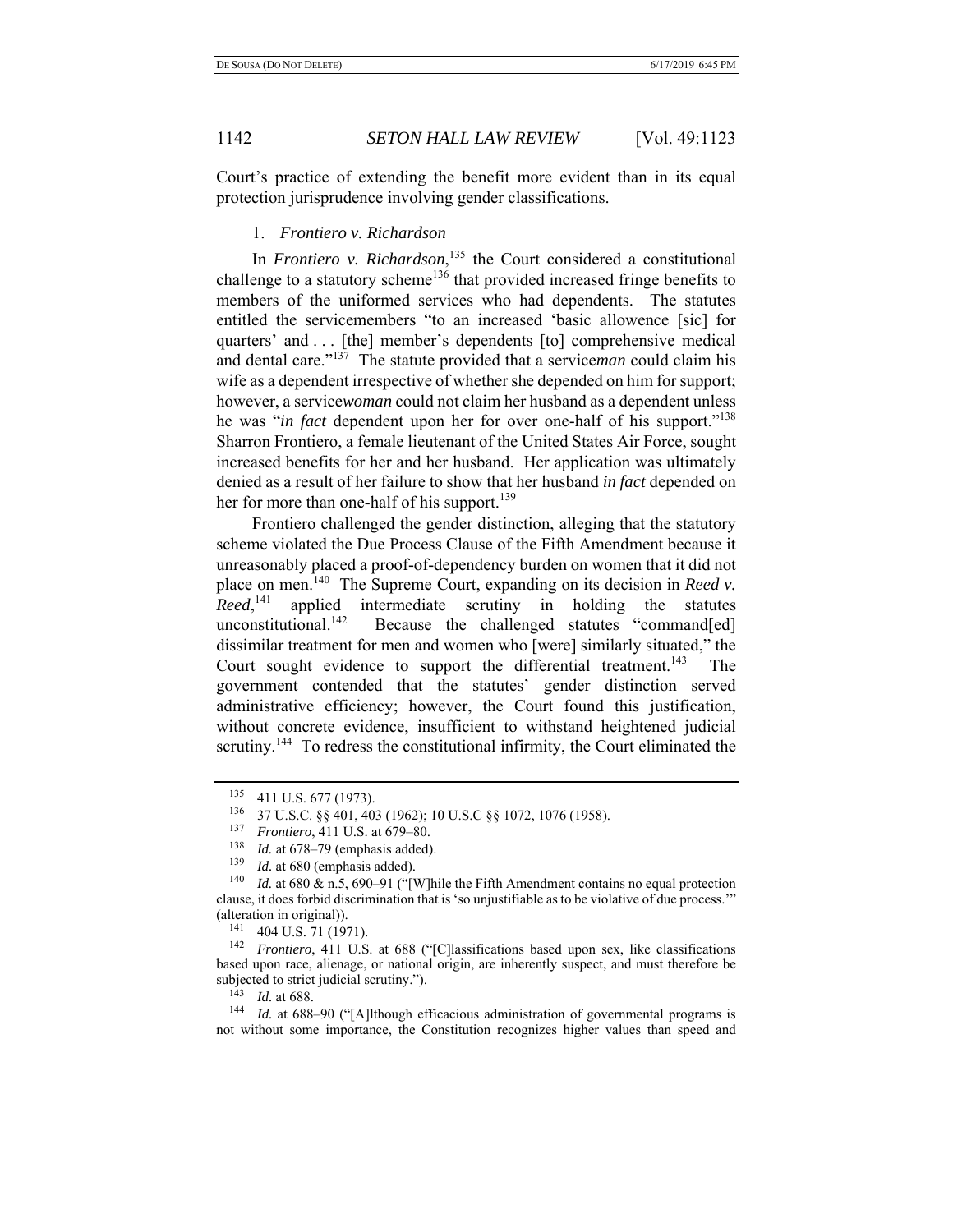proof-of-dependency requirement imposed on women, thereby extending the benefit accorded to men—namely, the lack of such a requirement—to women. $145$ 

#### 2. *Califano v. Westcott*

The Supreme Court's practice of extending the particular benefit was further institutionalized in *Califano v. Westcott*.<sup>146</sup> The Court addressed a constitutional challenge to  $\S 407$  of the Social Security Act,<sup>147</sup> which granted benefits to families whose dependent children were deprived of parental support because of the *father*'s unemployment, but did not grant such benefits to families who lacked support because of the *mother*'s unemployment.<sup>148</sup> Two couples applied for public assistance because the wives—the former breadwinners in each respective family—and their husbands were unemployed.<sup>149</sup> The families were denied benefits on the ground that the husbands' prior work histories were insufficient to render them "unemployed" under the Act, notwithstanding the fact that the wives satisfied the unemployment criteria.<sup>150</sup> The couples challenged the provision's gender distinction as repugnant to the Due Process Clause of the Fifth Amendment.<sup>151</sup>

The district court declared § 407 unconstitutional, finding that the gender differentiation was not "substantially related to the achievement of any important governmental interests."<sup>152</sup> More specifically, the district court found that the differentiation failed intermediate scrutiny because it rested on an "archaic and overbroad generalization" that the loss of mothers' earnings in two-parent families did not significantly affect families because

- <sup>147</sup> Codified as amended at 42 U.S.C. § 607 (1935).
- <sup>148</sup> *Westcott*, 443 U.S. at 78.<br><sup>149</sup> *L*d at 80, 81
- *Id.* at 80–81.

efficiency . . . . [A]ny statutory scheme [that] draws a sharp line between the sexes, solely for the purpose of achieving administrative convenience . . . involves the very kind of arbitrary legislative choice forbidden by the Constitution.") (internal citations and quotations omitted).

<sup>145</sup> *Id.* at 690–91 n.25. The Court explained that its conclusion invalidated only the portion of the statutory scheme that "require[s] a female member to prove the dependency of her spouse." *Id.* 

 $146$  443 U.S. 76 (1979).

<sup>150</sup> *Id.* at 80–81 n.1. To be eligible for benefits under § 407 of the Act, a family had to meet both financial and categorical requirements. *Id.* The States determined the financial requirements, while the Federal Government determined the categorical requirements. *Id.* The Act itself delineated the requirements for satisfying the "unemployment" definition under the Act that "w[ould] render a family eligible for . . . benefits." *Id.* Most importantly, the regulations spoke "in terms of the unemployment of the 'father.'" *Id.* 

*Id.* at 81. The families also challenged § 407 as violating the Fourteenth Amendment. *Id.* 152

*Id.* at 81–82 (applying intermediate scrutiny standard for gender classifications).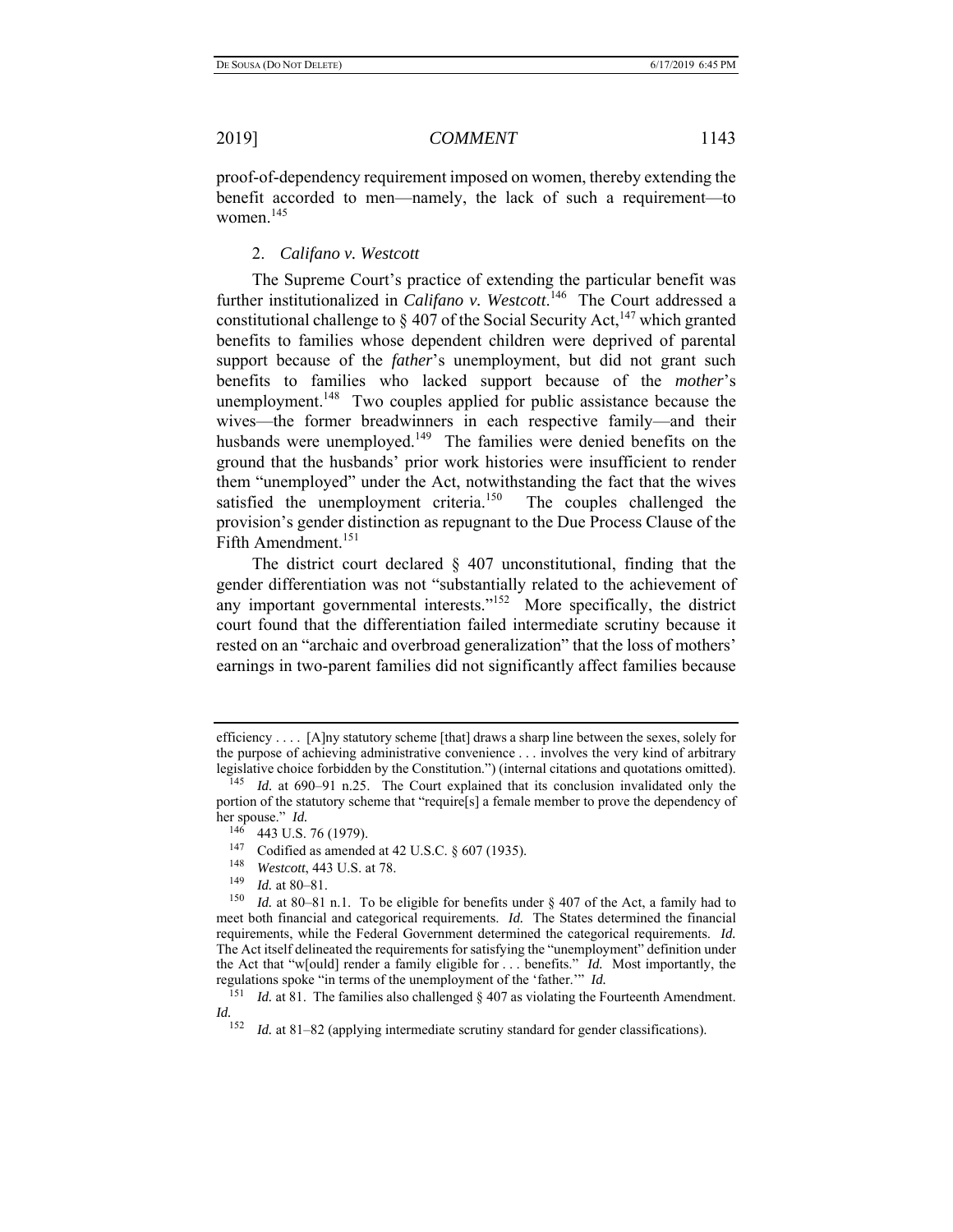women were not traditional breadwinners.<sup>153</sup> To remedy the constitutional infirmity, the lower court ordered that benefits paid to families that are deprived of parental support because of the father's unemployment must also be paid to families deprived of such support because of the mother's unemployment.154 Thus, the district court *extended* the benefit.

The Supreme Court agreed that the gender classification did not survive constitutional scrutiny because it was "not substantially related to the attainment of any important and valid statutory goals."155 Rather, the Court added, it rested on stereotypes that a "father has the primary responsibility to provide . . . while the mother is the center of home and family life" and legislation that finds its support in such presumptions without concrete evidence cannot survive heightened judicial scrutiny.<sup>156</sup> The Court, therefore, affirmed the lower court's decision to extend the benefit to families of unemployed mothers, concluding that such a remedy was not only consistent with its longstanding practice of extension, but was also supported by "equitable considerations."157

These cases demonstrate the Court's longstanding practice of extending the benefit—or "leveling up"—to remedy equal protection violations, particularly when grappling with gender-based discrimination. Notwithstanding this practice, the *Morales-Santana* Court took the unprecedented step of remedying the relevant equal protection violation by "leveling down," namely by nullifying the one-year exception for unmarried U.S.-citizen mothers—the benefit—and applying the longer, ten-year residency requirement to all non-marital children irrespective of the U.S. citizen parent's gender.<sup>158</sup> This unique choice of remedy suggests that the Court is not yielding to Congress's plenary power over all immigration matters. Instead, it intimates that the plenary power's reach is limited, particularly when equal protection principles are involved.

<sup>153</sup> *Id.* (internal quotations omitted).

<sup>154</sup> *Westcott*, 443 U.S. at 82 ("The court saw two remedial alternatives: a simple injunction against further operation of the . . . program, or extension of the program to all families with needy children where *either* parent is unemployed. The court decided that extension, rather than nullification, was the proper remedial course  $\dots$ .").<br> $\frac{155}{156}$   $\frac{11}{100}$  + 80.

 $\frac{155}{156}$  *Id.* at 89.

 $\frac{156}{157}$  *Id.* at 90.

Id. at 89–90 ("In previous cases involving equal protection challenges to underinclusive federal benefits statutes, this Court has suggested that extension, rather than nullification, is the proper course." In weighing the proper choice here, the Court reasoned that "[a]pproximately 300,000 needy children currently receive . . . benefits [under § 407], and an injunction suspending the program's operation would impose hardship on beneficiaries whom Congress plainly meant to protect.") (internal citations omitted).

<sup>158</sup> Sessions v. Morales-Santana, 137 S. Ct. 1678, 1701 (2017).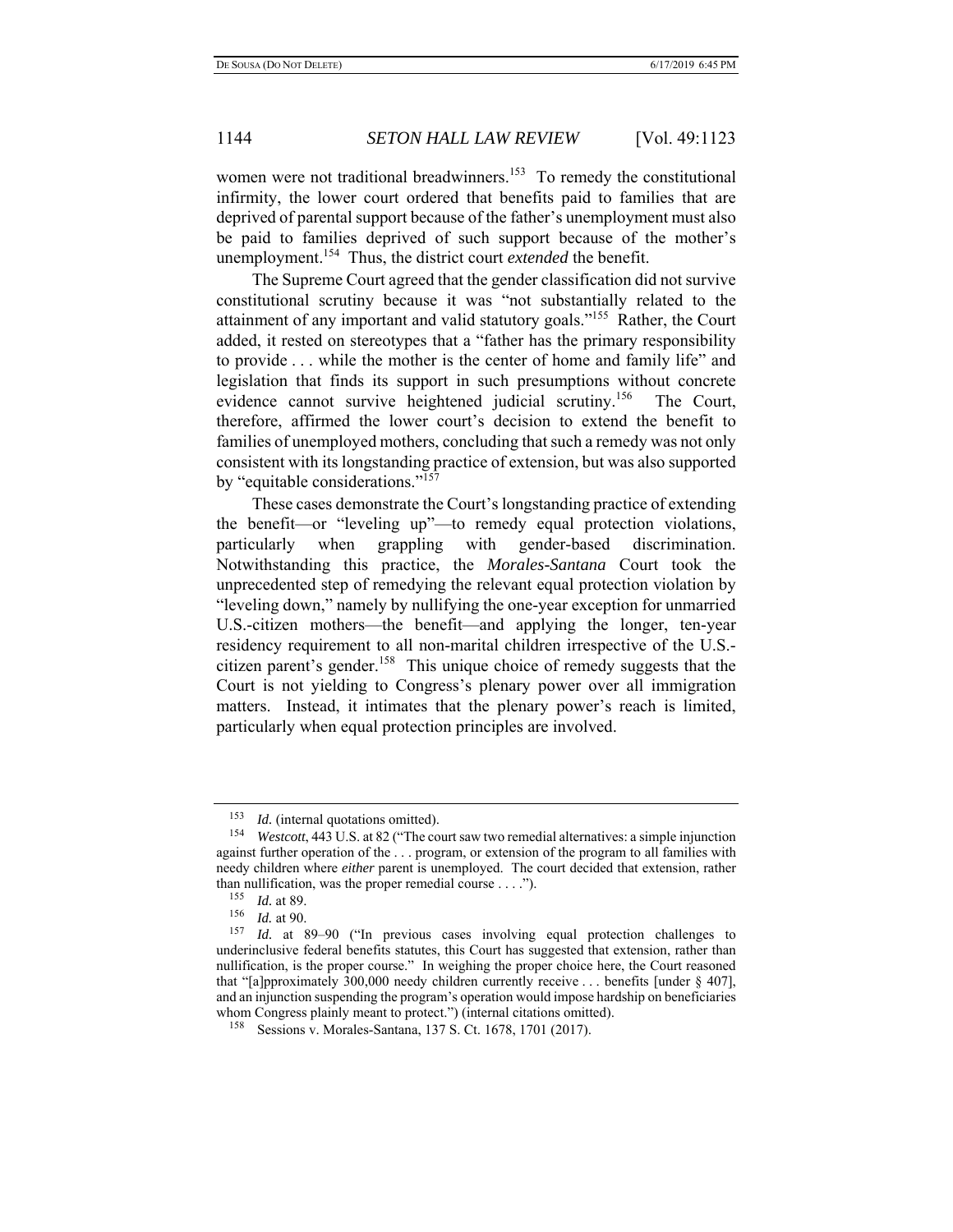# IV. *SESSIONS V. MORALES-SANTANA*<sup>159</sup>

Luis Ramón Morales-Santana was convicted of several offenses under the New York Penal Law, which triggered removal proceedings by the United States Government. To resist removal, Morales-Santana asserted U.S. citizenship as derived from his father. When his application was unsuccessful, Morales-Santana alleged an equal protection violation resulting from a gender differentiation in applicable INA provisions. This Part briefly addresses Morales-Santana's background, followed by a discussion of the Second Circuit's resolution of the asserted equal protection violation and the Supreme Court's decision in *Morales-Santana*, focusing on its approach to the equal protection violation.

#### A. *Background*

Morales-Santana was born in the Dominican Republic in 1962 to a U.S.-citizen father and a Dominican mother.<sup>160</sup> His father, José Morales, left his childhood home in Puerto Rico in 1919, twenty days before his nineteenth birthday, to work in the Dominican Republic.<sup>161</sup> Once there, he met a Dominican woman named Yrma Santana Montilla.<sup>162</sup> In 1962, Yrma gave birth to their child, Morales-Santana, and the pair married in 1970.<sup>163</sup> Morales-Santana subsequently moved to Puerto Rico in 1975 and then to New York in 1976 as a lawful permanent resident.<sup>164</sup>

In 2000, Morales-Santana faced removal proceedings after receiving various felony convictions.<sup>165</sup> Morales-Santana applied for a stay of removal, claiming he derived U.S. citizenship from his father's U.S. citizenship under  $\S 1409$ .<sup>166</sup> The Government, however, classified Morales-Santana as an alien because at the time of Morales-Santana's birth, his father did not satisfy the physical-presence requirement applicable to unwed fathers.<sup>167</sup> Consequently, an immigration judge rejected Morales-Santana's citizenship claim and "ordered [his] removal to the Dominican Republic."168

<sup>159</sup>*See generally id*. 160 *Id.* at 1687–88.

Id. at 1687. Morales-Santana's father acquired U.S. citizenship in 1917 pursuant to the Jones Act. *See* Jones Act of Puerto Rico, Pub. L. No. 64-368, ch. 145, 39 Stat. 951 (1917).

<sup>162</sup> *See Morales-Santana*, 137 S. Ct. at 1688.

<sup>&</sup>lt;sup>163</sup> *Id.* "Morales–Santana was . . . 'legitimat[ed]' by his father upon his parents' marriage in 1970 and admitted to the United States as a lawful permanent resident in 1975." *See*  Morales-Santana v. Lynch, 804 F.3d 520, 524 (2d Cir. 2015), *aff'd in part, rev'd in part sub nom.* Sessions v. Morales-Santana, 137 S. Ct. 1678 (2017) (internal citations omitted).

<sup>164</sup> *Morales-Santana*, 137 S. Ct. at 1688.

<sup>165</sup>*Id.* 166 *See id.*; *see also Lynch*, 804 F.3d at 524–25.

<sup>167</sup> *Morales-Santana*, 137 S. Ct. at 1688.

<sup>168</sup> *Id.*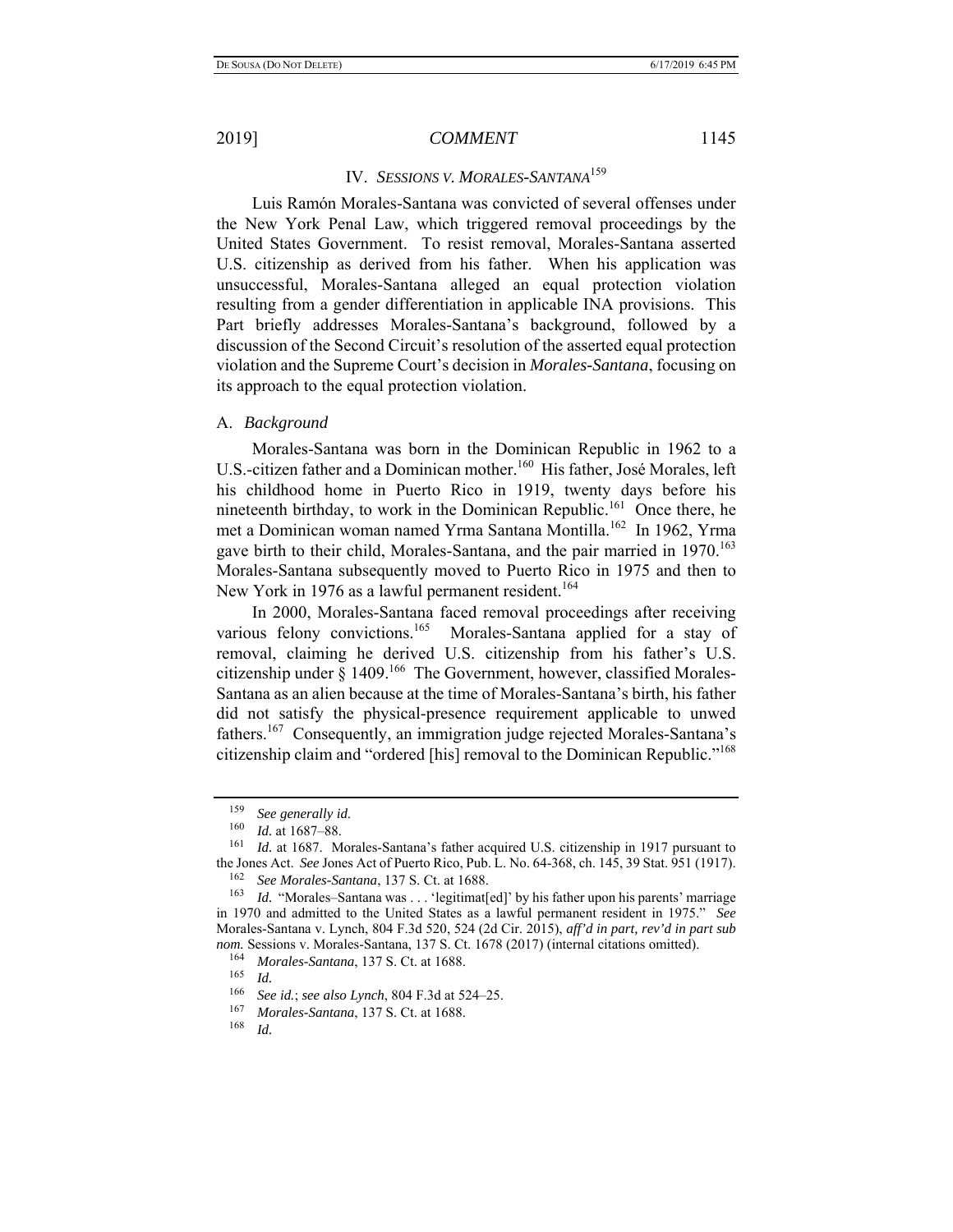In 2010, Morales-Santana sought to reopen his removal proceedings on the basis of an equal protection violation.<sup>169</sup> Morales-Santana challenged §§ 1401 and 1409's gender-based distinction in the treatment of derivative citizenship conferral rights, alleging that the then-applicable ten-year  $170$ residency requirement for unwed U.S.-citizen fathers, juxtaposed with the one-year physical presence requirement for unwed U.S.-citizen mothers, violated the Fifth Amendment's equal protection guarantee.<sup>171</sup> The Board of Immigration Appeals (BIA) denied Morales-Santana relief.<sup>172</sup>

#### B. *The Second Circuit's Remedy*

The Court of Appeals for the Second Circuit reversed the BIA's decision, holding the gender-based differential in §§ 1401 and 1409 unconstitutional as violating the equal protection guarantee.<sup>173</sup> The Second Circuit applied intermediate scrutiny in reviewing the INA provisions because the law "discriminate[d] on the basis of gender."174 In rejecting the government's request to apply rational basis review, the court distinguished Morales-Santana's claim of pre-existing *citizenship* at birth with *Fiallo*'s<sup>175</sup> claim of special preference for *admission* of non-citizens.<sup>176</sup> The Court reasoned that, while "over no conceivable subject is the legislative power of Congress more complete than it is over the admission [or removal] of aliens," a claim of pre-existing citizenship is not an "issue of alienage that would trigger special deference" to Congress.<sup>177</sup> Accordingly, the court found that *Fiallo*'s deferential standard did not govern and thus, the gender-based scheme in §§ 1401 and 1409 must be "substantially related to an actual and

<sup>169</sup> *Id.* Morales-Santana made three additional arguments in support of derivative citizenship; however, those arguments are not addressed in this Comment because they are not relevant to the alleged equal protection violation or Congress's plenary power over immigration matters. *See Lynch*, 804 F.3d at 525.

<sup>&</sup>lt;sup>170</sup> Morales-Santana necessarily challenged the ten-year requirement present in the 1952 Act applicable at the time of his birth and not the five-year requirement present in the current version of the Act; however, both versions reflect a gender differentiation. *Compare* 8 U.S.C. § 1401(a)(7) (1958), *with* 8 U.S.C. § 1401(g) (2018). For purposes of clarity, this Comment will refer to the duration of residency requirement as the "five-year requirement."<br><sup>171</sup> Morales Santana, 137 S. Ct. at 1688, 80 ("Because 8,1400 treats sons and

*Morales-Santana*, 137 S. Ct. at 1688–89 ("Because § 1409 treats sons and daughters alike," Morales-Santana alleged the gender-discrimination claim on behalf of his father "who was unwed at the time of Morales-Santana's birth and was not accorded the right an unwed U.S.-citizen mother would have to transmit U.S. citizenship to her child.").

 $\frac{172}{173}$  *Id.* at 1688.

<sup>&</sup>lt;sup>173</sup> *Lynch*, 804 F.3d at 528, 538.<br><sup>174</sup> *Let* at 528

*Id.* at 528.

<sup>&</sup>lt;sup>175</sup> Fiallo v. Bell, 430 U.S. 787 (1977).

Lynch, 804 F.3d at 528 (emphasis added).

<sup>&</sup>lt;sup>177</sup> *Id.* (internal citations omitted). Congress exercises plenary power over immigration matters; however, the Second Circuit emphasized that such power traditionally extends to issues of admission and exclusion of non-citizens, but not to issues of pre-existing citizenship. *Id.*; *see also supra* Part II.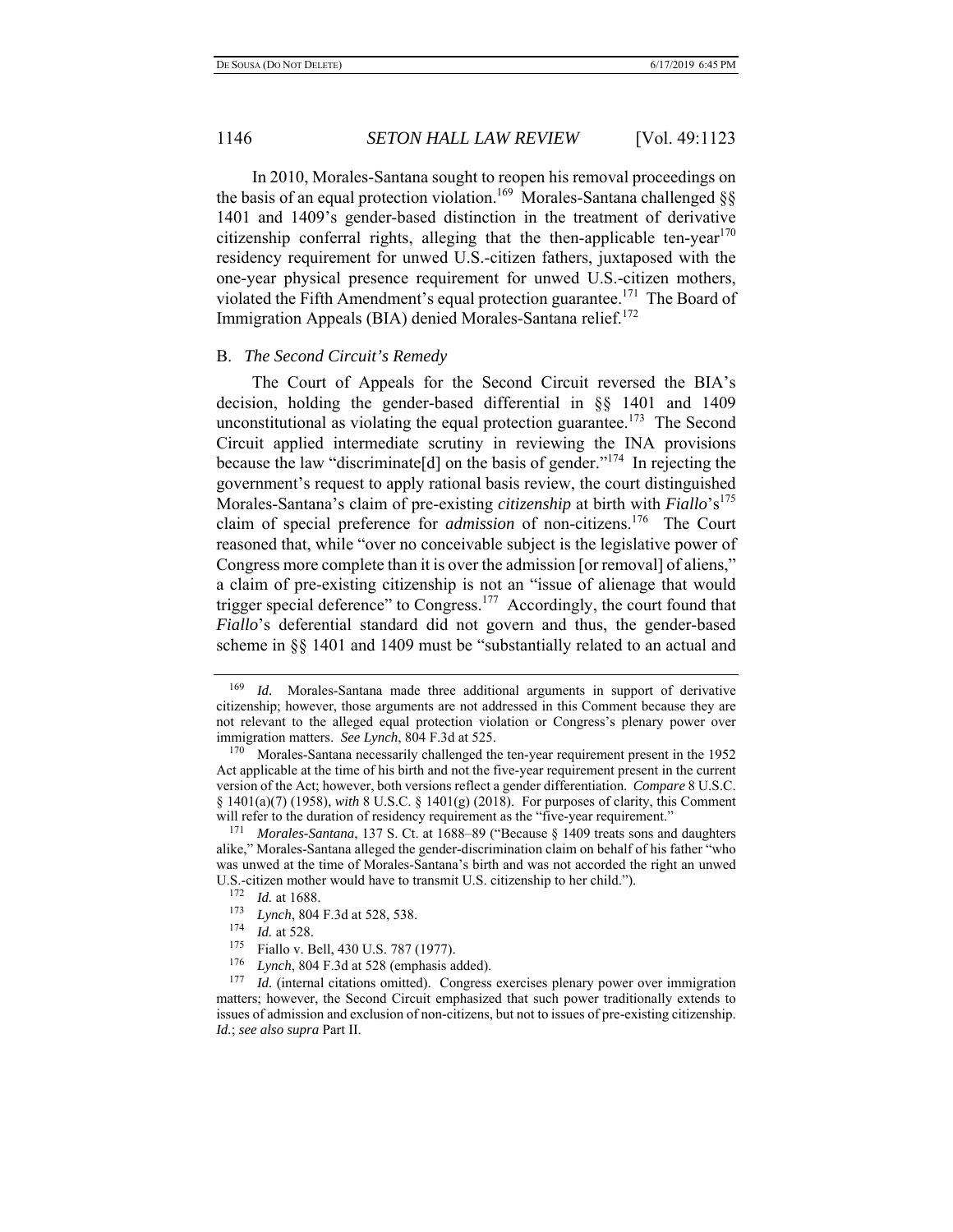important governmental objective" in order to be upheld.<sup>178</sup>

The government articulated two objectives that would be furthered by the provision's gender-based physical-presence requirements: (1) ensuring a sufficient connection between the child and the United States to warrant citizenship, and (2) preventing newborn statelessness.<sup>179</sup> The Second Circuit did not find either interest persuasive, concluding that the gender-based scheme was not substantially related to the purported interests and that §§ 1401 and 1409 therefore violated equal protection.<sup>180</sup> To cure the constitutional infirmity, the Second Circuit mandated equal treatment by severing the five-year<sup>181</sup> requirement for unwed U.S.-citizen fathers and "requiring every unwed citizen parent to satisfy the less onerous one-year continuous presence requirement."<sup>182</sup> This remedy, in turn, confirmed Morales-Santana's U.S. citizenship at birth as derived from his father, who readily satisfied the one-year residency requirement.<sup>183</sup> The Supreme Court granted certiorari in 2016.<sup>184</sup>

### C. *The Supreme Court's Equal Protection Victory Without a Remedy*

The Supreme Court, in a decision delivered by Justice Ginsburg, affirmed the Second Circuit's judgment that the gender discrepancy in §§ 1401 and 1409 violated the Fifth Amendment's equal protection guarantee. The Court, however, explicitly disagreed with the Second Circuit's remedial course, finding the extension of the one-year physical presence requirement

<sup>178</sup> *Lynch*, 804 F.3d at 529 ("[C]itizen claimants with an equal protection claim deserving of heightened scrutiny do not lose that favorable form of review simply because the case arises in the context of immigration.").

 $\frac{179}{180}$  *Id.* at 530–35.

Id. at 531–35. The court found that both interests were important governmental interests; however, they were insufficient to withstand intermediate scrutiny. *Id.* As for the first interest, the court added that the government "offers no reason, and [the court] s[aw] no reason, that unwed fathers need more time than unwed mothers in the United States prior to the child's birth in order to assimilate values that the statute seeks to ensure are passed on to citizen children born abroad." *Id.* at 530. As to the second interest, the court found that "avoidance of statelessness [was not] Congress's actual purpose in establishing the physical presence requirements" and even if it were, the interest could not survive intermediate scrutiny because gender-neutral means were available to accomplish the objective. *Id.* at 531.

<sup>&</sup>lt;sup>181</sup> Recall that Morales-Santana necessarily challenged the ten-year requirement as it existed in the 1952 Act at the time of his birth. *See supra* notes 6 and 170.

<sup>182</sup> *Lynch*, 804 F.3d at 535–36 (internal citations omitted). To make this determination, the Second Circuit looked to Congress's intent in enacting the statutory scheme. *Id.* at 535– 37. Notwithstanding the government's argument to sever the one-year exception for mothers and extend the more onerous requirement to every unwed U.S.-citizen parent, the court found that "the historical background against which Congress enacted the relevant provisions" and "the binding precedent that cautions . . . to extend rather than contract benefits in the face of ambiguous congressional intent" supported the chosen remedy. *Id.* at 536–37.

<sup>183</sup> *Id.* at 538.

<sup>184</sup> Lynch v. Morales-Santana, 136 S. Ct. 2545 (2016).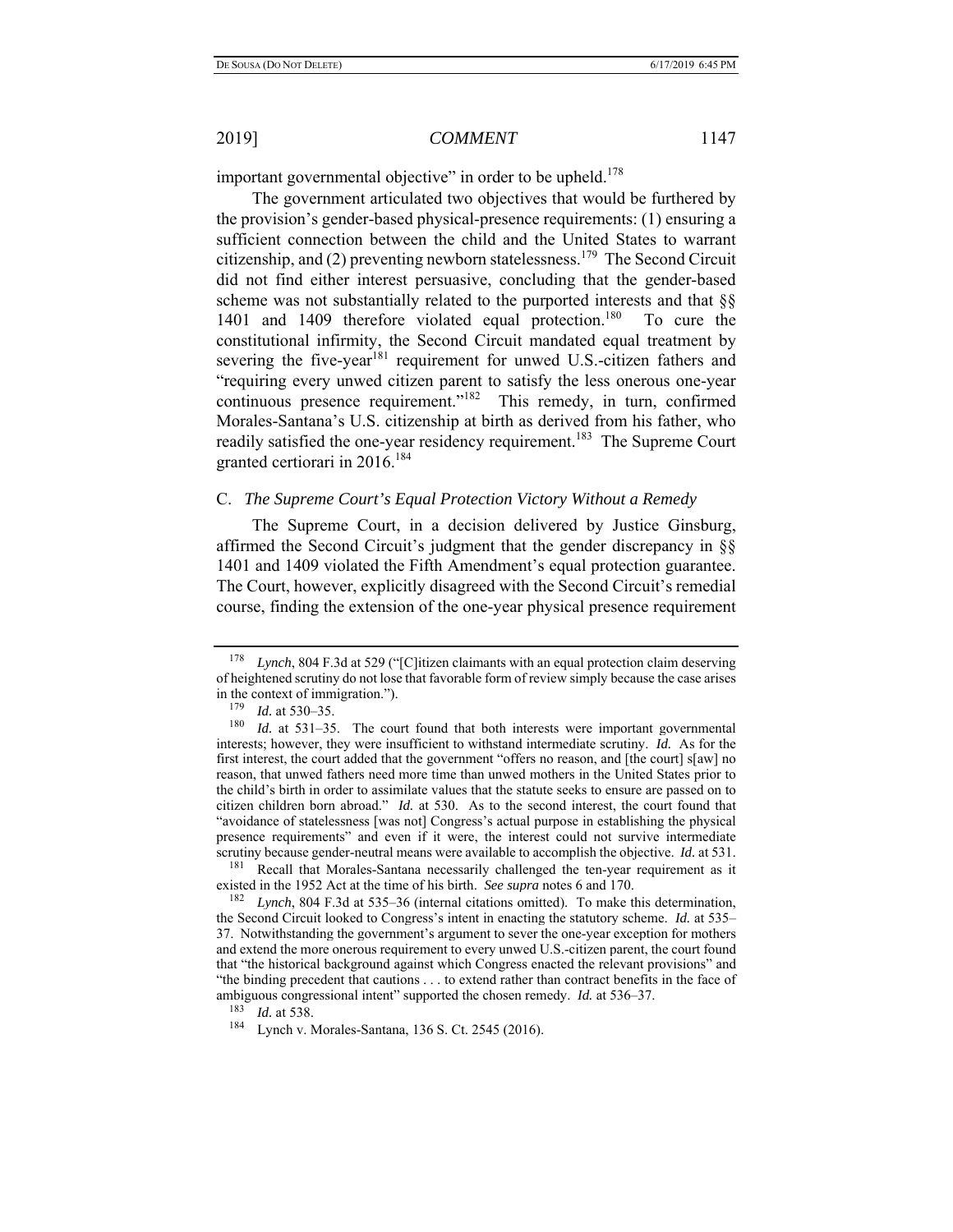inappropriate.<sup>185</sup> Justices Thomas and Alito, in a joint concurring opinion, found that the majority decided too much. The Justices reasoned that, because the Court did not have the power to provide relief—"namely, conferral of citizenship on a basis other than that prescribed by Congress" it did not need to address the constitutionality of the INA provisions.<sup>186</sup>

The majority nevertheless engaged in a unique constitutional analysis. Justice Ginsburg began by positing that §§ 1401 and 1409 "date from an era when the lawbooks of our Nation were rife with overbroad generalizations about the way men and women are," with "[l]aws [that] grant[ed] or den[ied] benefits on the basis of the sex of the qualifying parent."<sup>187</sup> The Court, therefore, applied intermediate scrutiny to assess the constitutionality of the gender-based classification inherent in the INA provisions.<sup>188</sup> Justice Ginsburg rejected the government's contention that the Court should instead apply a rational basis review in light of "Congress'[s] exceptionally broad power to admit or exclude aliens."189 Similar to the Second Circuit, Justice Ginsburg found *Fiallo*<sup>190</sup> distinguishable and its deferential standard inapplicable, as it involved the admission of *aliens*, which implicates Congress's plenary power, whereas *Morales-Santana* involved a claim of pre-existing citizenship, which arguably does not trigger such broad power.<sup>191</sup>

The Court found the "discrete duration-of-residence requirements for unwed mothers and fathers . . . stunningly anachronistic" as resting on the obsolete notion that the unwed mother is "the child's natural and sole guardian" and that the father is "less qualified and entitled . . . to take responsibility for nonmarital children."<sup>192</sup> Because "no important

<sup>&</sup>lt;sup>185</sup> Sessions v. Morales-Santana, 137 S. Ct. 1678, 1700–01 (2017).<br><sup>186</sup> *L*4 at 1701–02 (internal citations omitted)

Id. at 1701–02 (internal citations omitted).

<sup>&</sup>lt;sup>187</sup> *Id.* at 1683 (internal quotations omitted).<br><sup>188</sup> *Id.* at 1683–84, 1690 ("Heightened solution

Id. at 1683-84, 1690 ("[H]eightened scrutiny is in order" and thus, "[s]uccessful defense of legislation that differentiates on the basis of gender . . . requires an 'exceedingly persuasive justification.'" Such justification must demonstrate that the classification "serve[s] an important governmental interest *today*.").

<sup>&</sup>lt;sup>189</sup> *Id.* at 1693 (internal quotations omitted).

<sup>190</sup> Fiallo v. Bell, 430 U.S. 787 (1977). The Court also distinguished *Miller v. Albright*, 523 U.S. 420 (1998) and *Nguyen v. INS*, 533 U.S. 53 (2001), in which the Supreme Court applied a rational basis standard in reviewing a parental-acknowledgement provision of the INA, because *Morales-Santana* involved a physical-presence requirement instead. *Id.* at 1694; *see also* Brief Amicus Curiae of The American Civil Liberties Union, The New York Civil Liberties Union, The National Immigration Law Center, & The National Women's Law Center, in Support of Respondents at 7–8, Sessions v. Morales-Santana, 137 S. Ct. 1678 (2017) (No. 15-1191) ("[S]ince *Fiallo* was decided, this Court has made unequivocally clear, in numerous cases, that heightened scrutiny should be applied whenever laws explicitly discriminate on the basis of gender.").

<sup>191</sup> *Morales-Santana*, 137 S. Ct. at 1693–94.

<sup>192</sup> *Id.* at 1691–93 (internal quotations omitted).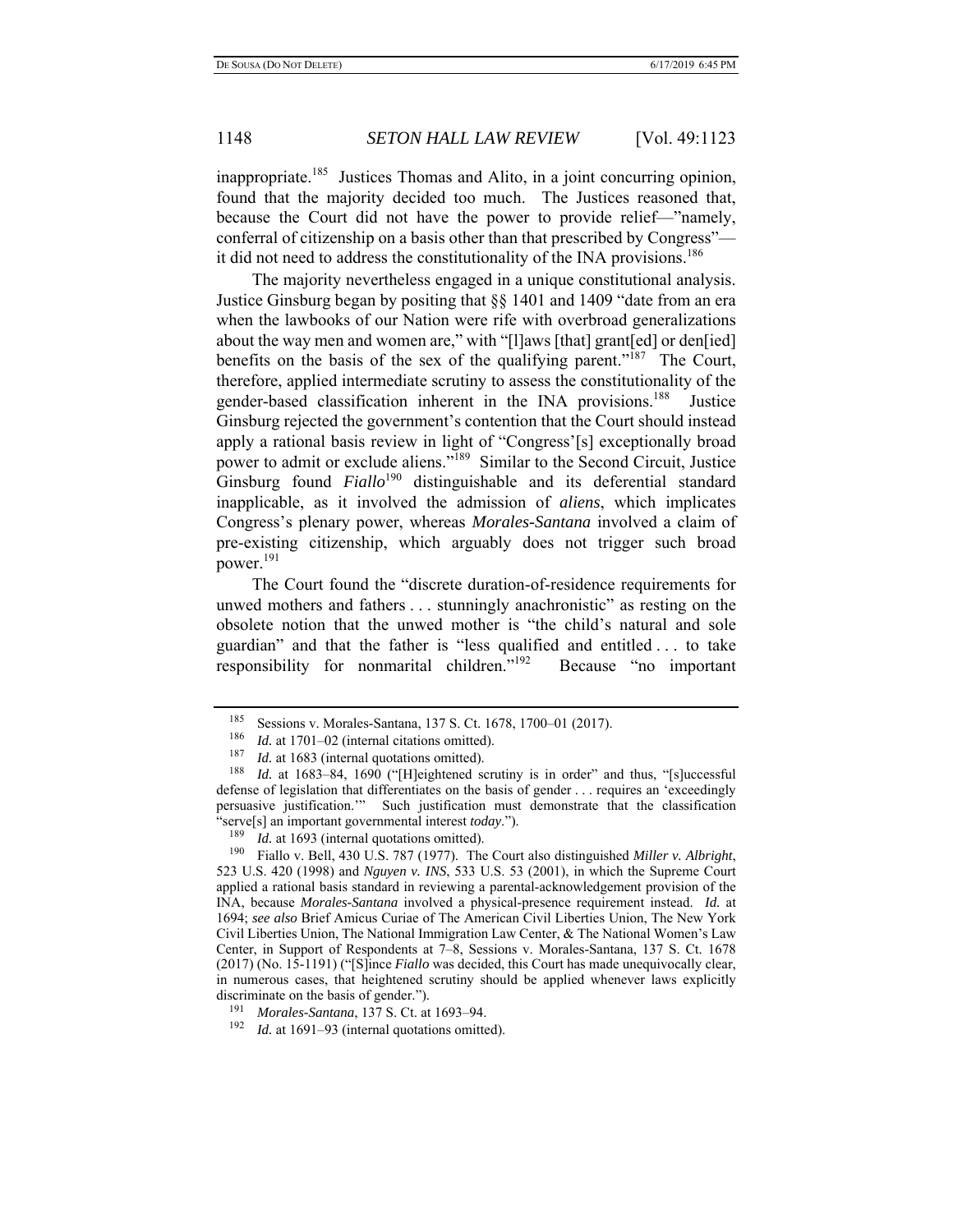governmental interest is served by laws grounded" in this notion, the Court concluded that the government's purported interests<sup>193</sup> did not provide an "exceedingly persuasive justification" for the gender-specific residency and age criteria, and that the provisions therefore violated the Constitution's Equal Protection Clause.<sup>194</sup>

The Court's remedy for the constitutional infirmity, however, differed drastically from the Second Circuit's remedial course and the Court's equal protection remedial history. Rather than extending the one-year physicalpresence requirement to all unwed U.S.-citizen parents, the Court severed the one-year exception and preserved the current five-year physical presence requirement, making it prospectively applicable to unwed U.S. citizen *fathers and mothers*. 195 While acknowledging its long-standing practice of "extension, rather than nullification" of a federal benefit to remedy an equal protection violation,  $196$  the Court noted that the legislature's intent governs the remedial course chosen.<sup>197</sup> Even more, when the discriminatory scheme involves an exception that encompasses the favorable treatment—i.e., the benefit—the Court must further "consider the degree of potential disruption of the statutory scheme that would occur by extension as opposed to abrogation" of the exception.<sup>198</sup>

In finding that Congress would nullify the one-year exception and preserve the general rule if Congress were aware of the constitutional infirmity, the Court focused primarily on two factors.<sup>199</sup> First, Congress's inclusion of a more arduous physical presence requirement as the general rule suggests that it deemed actual residence in the United States to be of great importance.<sup>200</sup> Second, the extension of the one-year exception to unwed U.S.-citizen fathers would significantly disrupt the statutory scheme, creating an anomaly whereby marital children receive "[d]isadvantageous

197 *Morales-Santana*, 137 S. Ct. at 1699.

*Id.* at 1700 ("In making this assessment, a court should 'measure the intensity of commitment to the' ... main rule ... .") (internal citations omitted).

<sup>193</sup> *See supra* notes 179–180 and accompanying text.

Morales-Santana, 137 S. Ct. at 1695–96, 1698 ("One cannot see in this driven-bygender scheme the close means-end fit required to survive heightened scrutiny.").

<sup>195</sup> *Id.* at 1700–01, 1698 ("[T]his Court is not equipped to grant the relief Morales-Santana seeks, *i.e.*, extending to [Morales-Santana's] father (and, derivatively, to him) the benefit of the one-year physical presence term  $\S$  1409(c) reserves for unwed mothers.") (emphasis added).<br> $\frac{196}{196}$ 

*Id.* at 1698–99; *see also* Oral Argument at 22:55, Sessions v. Morales-Santana, 137 S. Ct. 1678 (2017) (No. 15-1191), https://www.oyez.org/cases/2016/15-1191 (affirming the Supreme Court's practice of leveling up rather than leveling down in response to an equal protection violation and finding "one compelling reason to do it [in this case]," namely that "in this case, unlike in some cases, there really isn't a choice between leveling up and leveling down . . . because if you level down, [Morales-Santana] gets no relief.").

 $\frac{199}{200}$  *Id.* 

*Id.*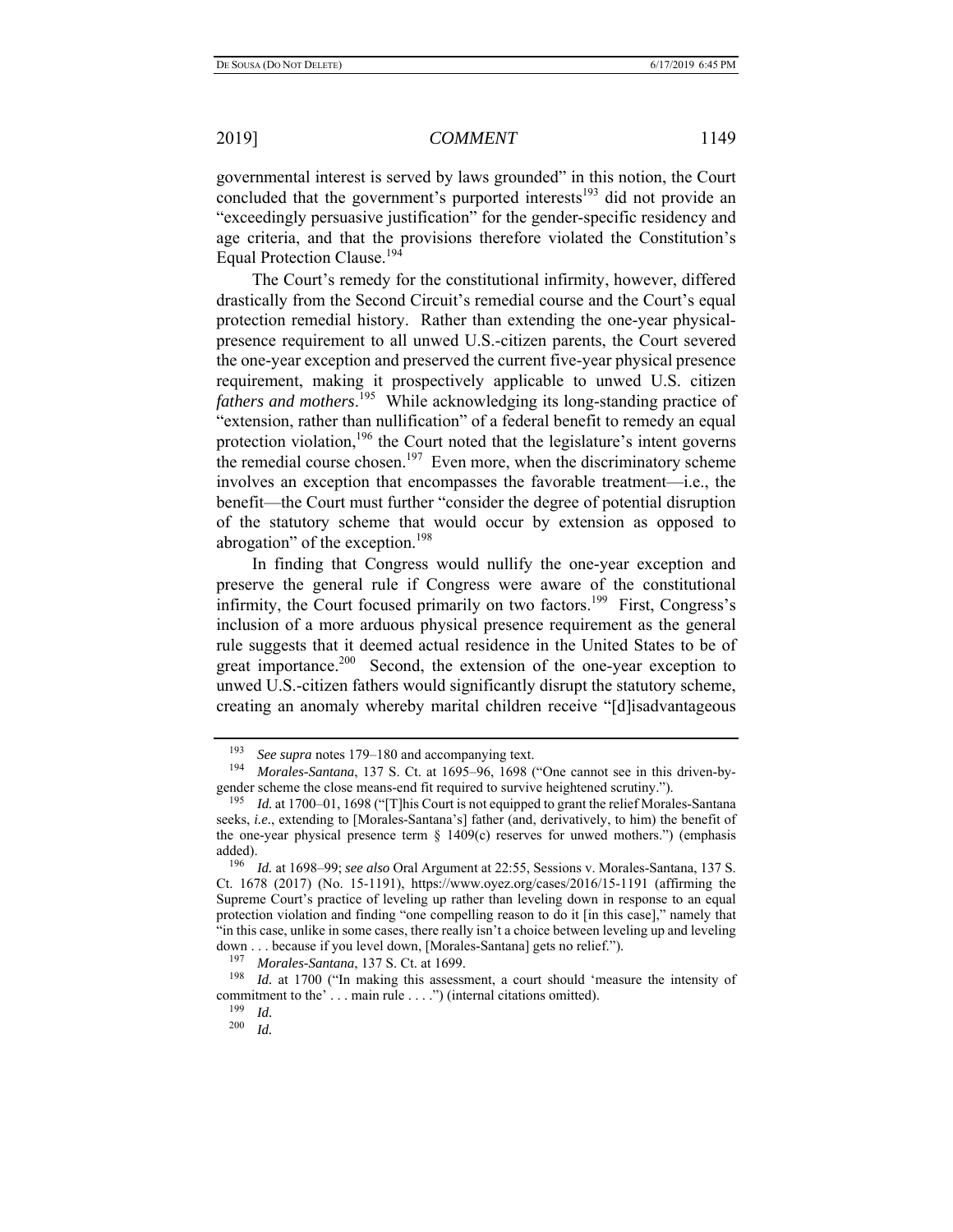treatment  $\ldots$  in comparison to nonmarital children."<sup>201</sup> Accordingly, the Court abrogated  $\S$  1409(c)'s more beneficial requirement and extended the current "five-year requirement . . . prospectively, to children born to unwed U.S.-citizen mothers," leaving Morales-Santana without a remedy.<sup>202</sup> Still, the Court deferred to Congress to "settle on a uniform prescription that neither favors nor disadvantages any person on the basis of gender."<sup>203</sup>

At least two things are certain after *Morales-Santana*. First, the Court's decision provided Morales-Santana a victory without a remedy.<sup>204</sup> While the Court considered the equal protection challenge to §§ 1401 and 1409 meritorious, the Court's method of remedying the constitutional infirmity namely, nullifying the one-year exception for unwed mothers and extending the five-year residency requirement to both unwed mothers and unwed fathers—left Morales-Santana without relief.<sup>205</sup> Because the Court did not modify the five-year residency requirement for unwed fathers and because Morales-Santana's father did not originally satisfy such requirement,  $206$  the Court's remedial course left Morales-Santana unqualified for U.S. citizenship and, thus, still subject to deportation; the very circumstance he wished to avoid in raising this equal protection challenge. Second, post-*Morales-Santana*, children born abroad to unwed U.S.-citizen mothers will face a more onerous process when seeking to acquire derivative U.S. citizenship insofar as they are now also subject to the five-year physical presence requirement. This difficulty will endure unless and until Congress intervenes to affirm its intent and settle on a different prescription.<sup>207</sup>

<sup>205</sup>*Morales-Santana*, 137 S. Ct. at 1698 ("[T]his Court is not equipped to grant the relief Morales-Santana seeks, *i.e.,* extending to his father (and, derivatively, to him) the benefit of the one-year physical-presence term § 1409(c) reserves for unwed mothers.); *see also*  Thomas, *supra* note 16, at 8 ("What was shocking was the Court's decision in *Morales-Santana* to deny any meaningful remedy to the [P]laintiff who had proven such anachronistic discrimination. The [P]laintiff effectively lost because the Court refused to grant the requested remedy of applying the one year rule for unwed women to unwed men.").<br><sup>206</sup> Pacell, that Moralas Santana necessarily challenged the ten-year requirem

Recall that Morales-Santana necessarily challenged the ten-year requirement as it existed in the 1952 Act at the time of his birth. *See supra* notes 6 and 170.

207 *Morales-Santana*, 137 S. Ct. at 1701 (leaving open the possibility that "Congress may address the issue and settle on a uniform prescription that neither favors nor disadvantages any person on the basis of gender."); *see also* Glen Staszewski, *The Dumbing Down of Statutory Interpretation*, 95 B.U. L. REV. 209, 226 (2015) ("If Congress disagrees with a

<sup>&</sup>lt;sup>201</sup> *Id.* The Court added that this "is scarcely a purpose one can sensibly attribute to Congress." *Id.*

<sup>202</sup> *Id.* at 1701.

<sup>203</sup> *Morales-Santana*, 137 S. Ct*.* at 1701.The Court's chosen remedial course is to be upheld "in the interim" until Congress addresses the issue. *Id.*

<sup>204</sup> *See* Amy Howe, *Opinion Analysis: Court Rejects Gender-Based Distinctions in Citizenship Laws*, SCOTUSBLOG (June 12, 2017), http://www.scotusblog.com/2017/06/opinio n-analysis-court-rejects-gender-based-distinctions-citizenship-laws/ (arguing that the Court's decision "was a hollow victory for Luis Ramon Morales-Santana" and that the "ruling may not help Morales-Santana . . . ward off deportation").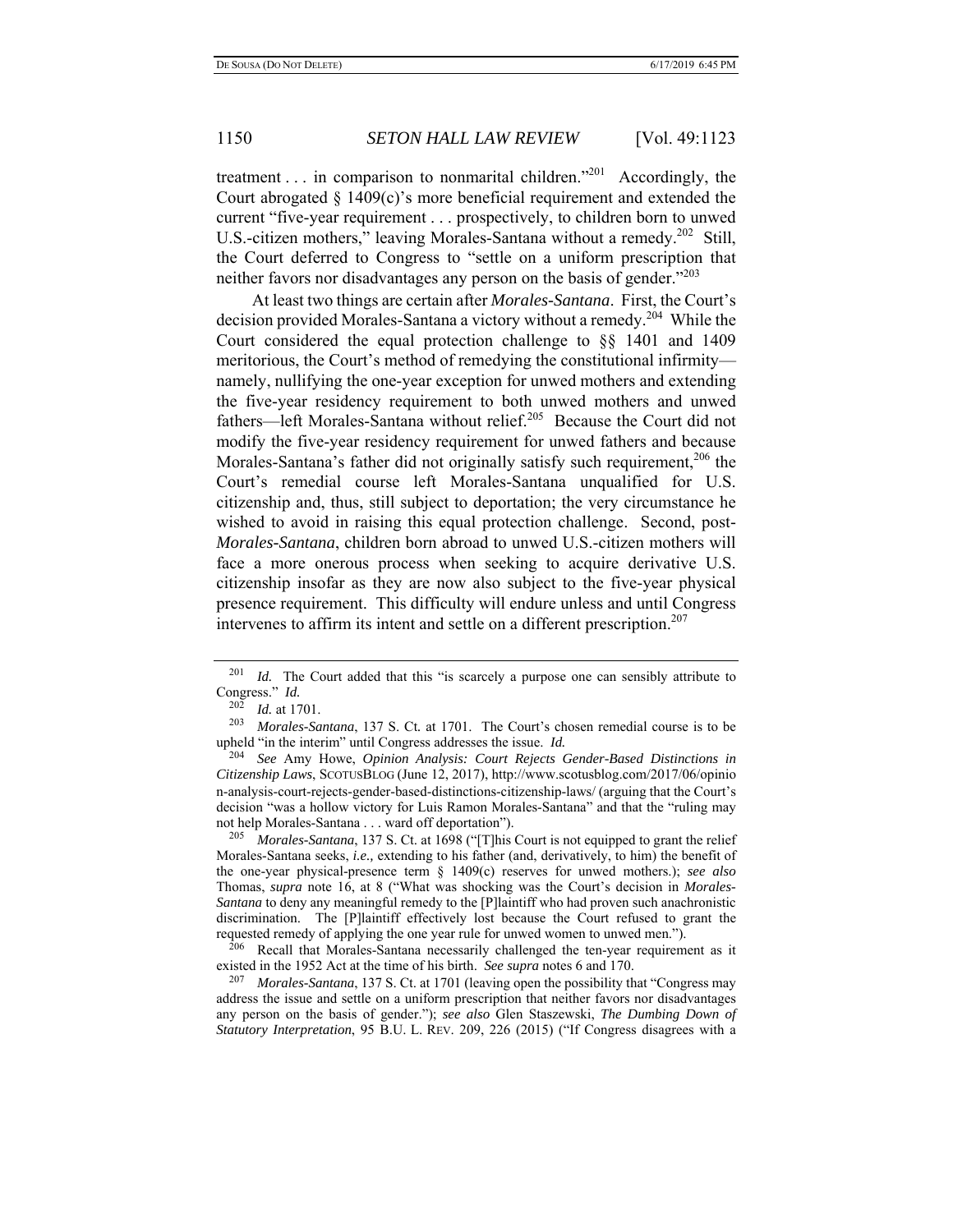### V. TOWARDS EXTENDING, RATHER THAN LIMITING, THE BENEFIT

In the months since *Morales-Santana*, commentators have roused different assessments of the Court's decision. Some commentators argue that the Court's outright refusal to submit to Congress's plenary power signals an erosion of the Court's longstanding deference to the political branches in immigration matters.<sup>208</sup> Other commentators focus on the Court's decision to apply the harsher five-year physical-presence requirement equally to unwed fathers and mothers, contending that it does not comport with the Court's established practice of remedying an equal protection violation by extending the particular benefit rather than nullifying  $\overline{\text{it}}$ . 209

This Comment argues that the Court should have remedied the constitutional violation in *Morales-Santana* by extending, rather than abrogating, the statutory benefit, thereby treating *all* non-marital children equally in accordance with Congress's seeming intent to provide preferential treatment to this group of children.<sup>210</sup> Notably, if Congress thought it justifiable to treat the foreign-born children of unwed U.S.-citizen mothers preferably by way of the one-year exception (in the same way that it provides preferential treatment to a variety of groups in other forms of legislation), it is not implausible that Congress would admit similar treatment for children of unwed U.S.-citizen fathers.<sup>211</sup> Still, the Court's refusal to extend the oneyear exception to the nonmarital children of U.S.-citizen fathers does not indicate a decreased deference to Congress in immigration matters. Instead, the plenary power continues to influence the Court's decisions, albeit in a limited way when equal protection principles are involved. $2^{12}$ 

judicial decision or wants to change the law for other reasons, it is the legislature's responsibility to amend the statute pursuant to the constitutionally mandated procedures.").

<sup>208</sup> *See supra* note 12.

<sup>209</sup> *See* Bridget Crawford, *Is Ginsburg's Decision in* Sessions v. Morales-Santana *Good for Women?*, FEMINIST L. PROFESSORS (June 12, 2017), http://www.feministlaw professors.com/2017/06/is-ginsburgs-decision-in-sessions-v-morales-santana-good-forwomen/; Ian Millhiser, *The Supreme Court Just Made Our Ugly, Messed-Up Immigration Law Even Uglier*, THINK PROGRESS (June 12, 2017), https://thinkprogress.org/scotusimmigration-gender-bf65cebccf9d/; *supra* note 15; Thomas, *supra* note 16.

<sup>&</sup>lt;sup>210</sup> In other words, the Court should have affirmed the United States Court of Appeals for the Second Circuit's decision insofar as the Circuit Court found an equal protection violation, but remedied it by extending the one-year exception to unwed U.S.-citizen fathers. *See* Lynch

<sup>&</sup>lt;sup>211</sup> See id. The Second Circuit concluded that leveling up was the right course. *Id.*; see *also* Thomas, *supra* note 16, at 9 ("[A] court could just as easily have discerned a different intent for Congress, as the Second Circuit did in the same case below. The appellate court severed the longer general rule for unwed fathers, leaving in place a gender-neutral one-year rule that then applied to all unwed parents.").

rule that then applied to all unwed parents."). 212 *See* Robinson, *supra* note 14; *see also* Collins, *supra* note 10, at 175.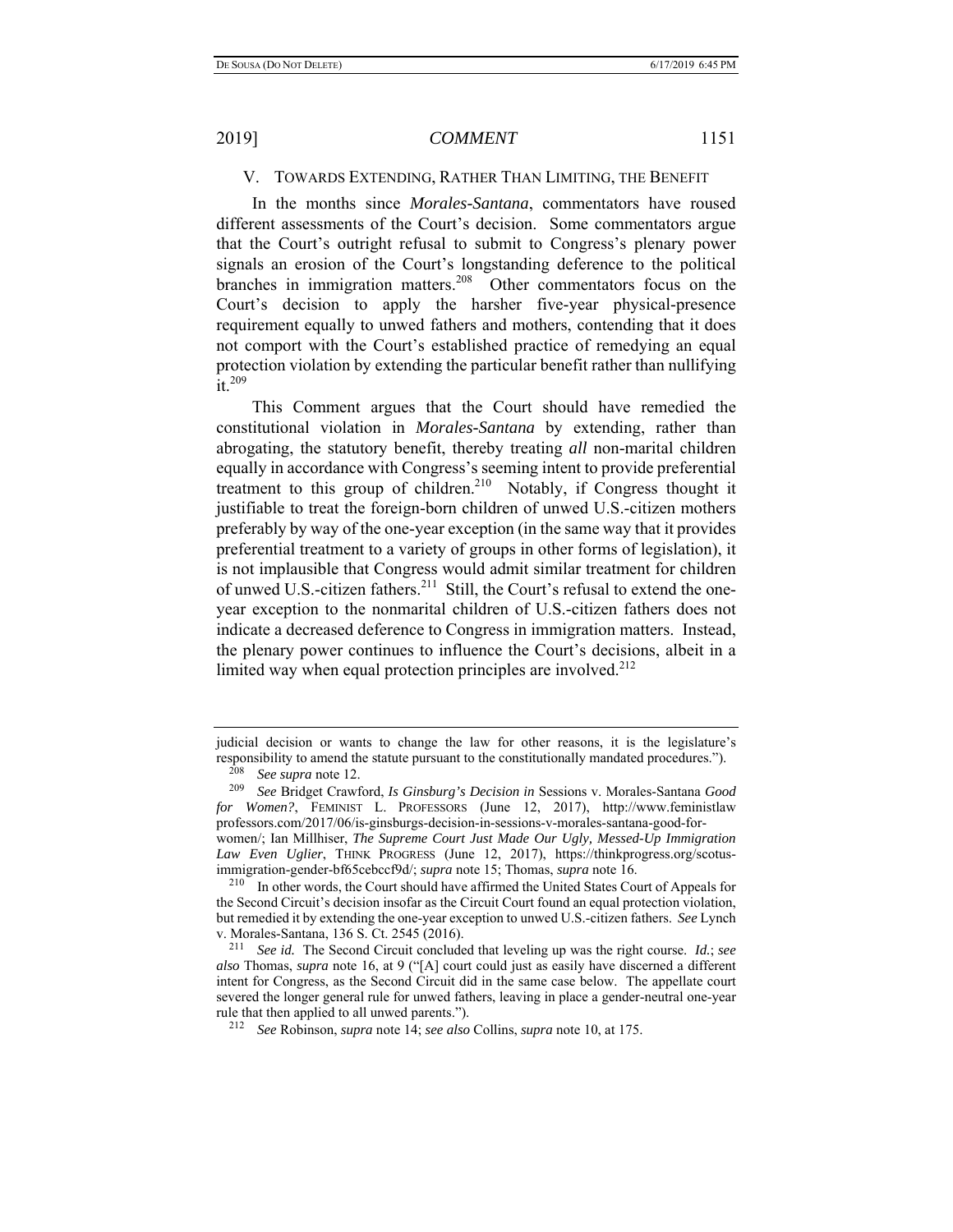### A. *The INA—An Exception to the General Rule and an Argument for Leveling Up*

The Immigration and Nationality Act (INA) sets forth provisions for admission, deportation, and nationality.<sup>213</sup> While the INA's existing provisions address a host of concerns, the provisions at issue in *Morales-Santana*—and thus relevant to this Comment—are those that provide a framework for acquisition of U.S. citizenship at birth by a child born abroad to a U.S.-citizen parent.<sup>214</sup> The INA contains a clear statement of congressional intent: "A person may only be naturalized as a citizen of the United States in the manner and under the conditions prescribed in this subchapter and not otherwise."<sup>215</sup> Specifically, §§ 1401 and 1409 of the INA provide the primary rules for determining who "shall be nationals and citizens of the United States at birth" by instituting residency and physicalpresence requirements contingent on the parents' nationality and marital status, among other things. $216$ 

In particular, § 1401 provides for the U.S. citizenship of a child born abroad to married parents "one of whom is an alien, and the other a citizen of the United States who . . . was physically present in the United States" for at least ten years prior to the child's birth.<sup>217</sup> Furthermore,  $\frac{1409}{1409}$  adopts the physical-presence requirements of § 1401 and makes them applicable to unwed U.S.-citizen fathers, "thereby allowing an acknowledged unwed citizen parent to transmit U.S. citizenship to a foreign-born child under the same terms as a married citizen parent."<sup>218</sup> Section 1409(c), however, makes an exception to this residency requirement for unwed U.S.-citizen mothers.<sup>219</sup> Under § 1409(c)'s exception, unwed mothers may transfer citizenship to their foreign-born children so long as they were continuously present in the United States for one year.<sup>220</sup>

As noted by Justice Ginsburg in *Morales-Santana*, § 1409(c) is unique in that it is the exception to the general rule for acquisition of citizenship at

<sup>213</sup> *See* The Immigration and Nationality Act, Pub. L. No. 82–414, 66 Stat. 163–64 (1952) (codified as amended at 8 U.S.C. §§ 1101–1537 (2018)) (providing that the purpose of the INA was "[t]o revise the laws relating to immigration, naturalization, and nationality"); *see also Immigration and Nationality Act*, U.S. CITIZENSHIP & IMMIGR. SERV., https://www.uscis.gov/laws/immigration-and-nationality-act (last visited Mar. 13, 2019) (explaining that the INA "collected many provisions and reorganized the structure of immigration law. [It] has been amended many times over the years, but is still the basic body of immigration law.").<br><sup>214</sup> 8 U.S.C. §§ 1401, 1409 (2018).

<sup>215 8</sup> U.S.C. § 1421(d) (emphasis added).

<sup>&</sup>lt;sup>216</sup> *See* § 1401(a)(7) (now codified at 8 U.S.C. § 1401(g) (2018)); *see also* § 1409(a).

<sup>2&</sup>lt;sup>17</sup>*Id.* The residency requirement has since been reduced to five years.<br><sup>218</sup> Sessions v. Morales-Santana, 137 S. Ct. 1678, 1687 (2017); *see also* 8 U.S.C. §1409.<br><sup>219</sup> 8 U.S.C. §1409(c)

<sup>&</sup>lt;sup>219</sup> 8 U.S.C. §1409(c).<br><sup>220</sup> Id

*Id.*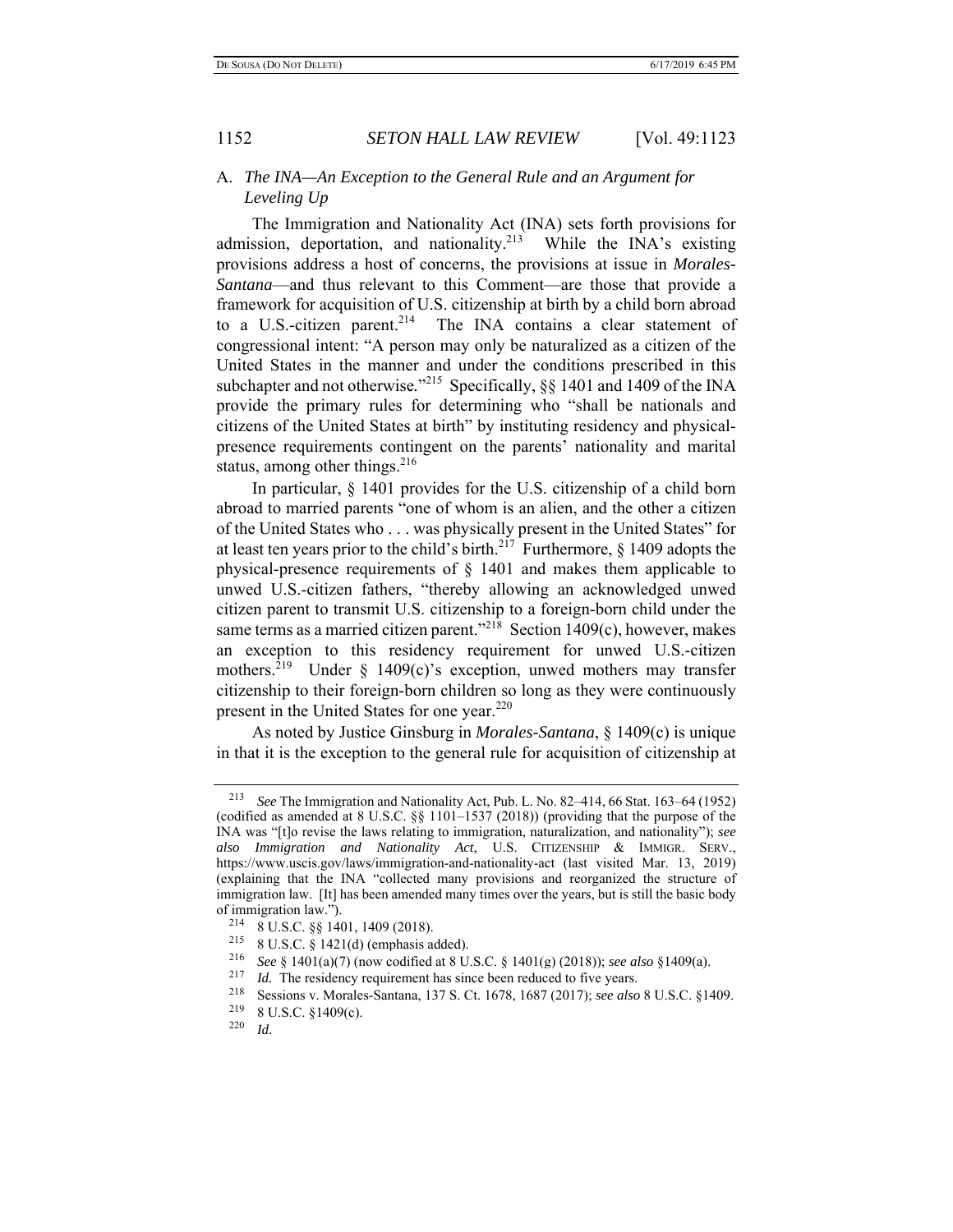birth.<sup>221</sup> In other words, the five-year residency requirement is applicable to married U.S.-citizen parents and unwed U.S.-citizen fathers; however, unwed U.S.-citizen mothers are excepted from this general rule and are instead subject to a one-year residency requirement. Furthermore, the general framework for acquisition of U.S.-citizenship at birth by a child born abroad is likewise unique insofar as there are three groups involved rather than two—namely, children of (1) married U.S.-citizen parents; (2) unwed U.S.-citizen fathers; and (3) unwed U.S.-citizen mothers. These factors, according to the *Morales-Santana* Court, made leveling up to remedy the equal protection violation problematic.<sup>222</sup>

Seemingly, the Court's difficulty in choosing nullification—rather than extension—as the appropriate remedy arose in reaction to two issues. First, when the Court has previously considered an equal protection challenge to a discriminatory exception, the exception generally "den[ied] benefits to discrete groups" that were available to others under the general rule.<sup>223</sup> Thus, when the Court struck down such an exception as unconstitutional, the result was an extension of benefits that were previously denied. In contrast, the *Morales-Santana* Court dealt with a discriminatory exception that extended—rather than denied—a benefit to a discrete group; namely, U.S. citizen mothers enjoyed a one-year exception to the more arduous five-year requirement.<sup>224</sup> Faced with this perplexity, the Court, "serv[ing] as a shortterm surrogate for the legislature," $2^{25}$  considered whether Congress "would have struck [the] exception and applied the general rule equally to all, or instead, would have broadened the exception to cure the equal protection violation."226 Quoting Justice Harlan's concurring opinion in *Welsh v. United States*, the *Morales-Santana* Court added that in making this assessment, it must "measure the intensity of commitment to the residual policy and consider the degree of potential disruption of the statutory scheme that would occur by extension as opposed to abrogation."<sup>227</sup> The Court then concluded that the longer physical-presence requirement—the residual policy—"evidences Congress' recognition of 'the importance of residence in this country as the talisman of dedicated attachment,'" and that the

<sup>221</sup> *Morales-Santana*, 137 S. Ct. at 1687. 222 *Id.* at 1699–1700.

<sup>223</sup> *Id.* at 1699 (citing Califano v. *Goldfarb,* 430 U.S. 199, 202–04, 213–17 (1976); *Jimenez v. Weinberger,* 417 U.S. 628, 630–631, 637–38, (1974); *Dep't of Agriculture v. Moreno,* 413 U.S. 528, 529–30, 538 (1973); Frontiero v. Richardson*,* 411 U.S. 677, 678–79  $(1973).$ <br><sup>224</sup> *Id.*<br><sup>225</sup> *Sec* 

<sup>225</sup> *See* Ginsburg, *supra* note 131, at 317.

<sup>226</sup> *Morales-Santana*, 137 S. Ct. at 1700.

<sup>&</sup>lt;sup>227</sup> *Id.* (quoting Welsh v. United States, 398 U.S. 333, 365 (1970) (Harlan, J., concurring)).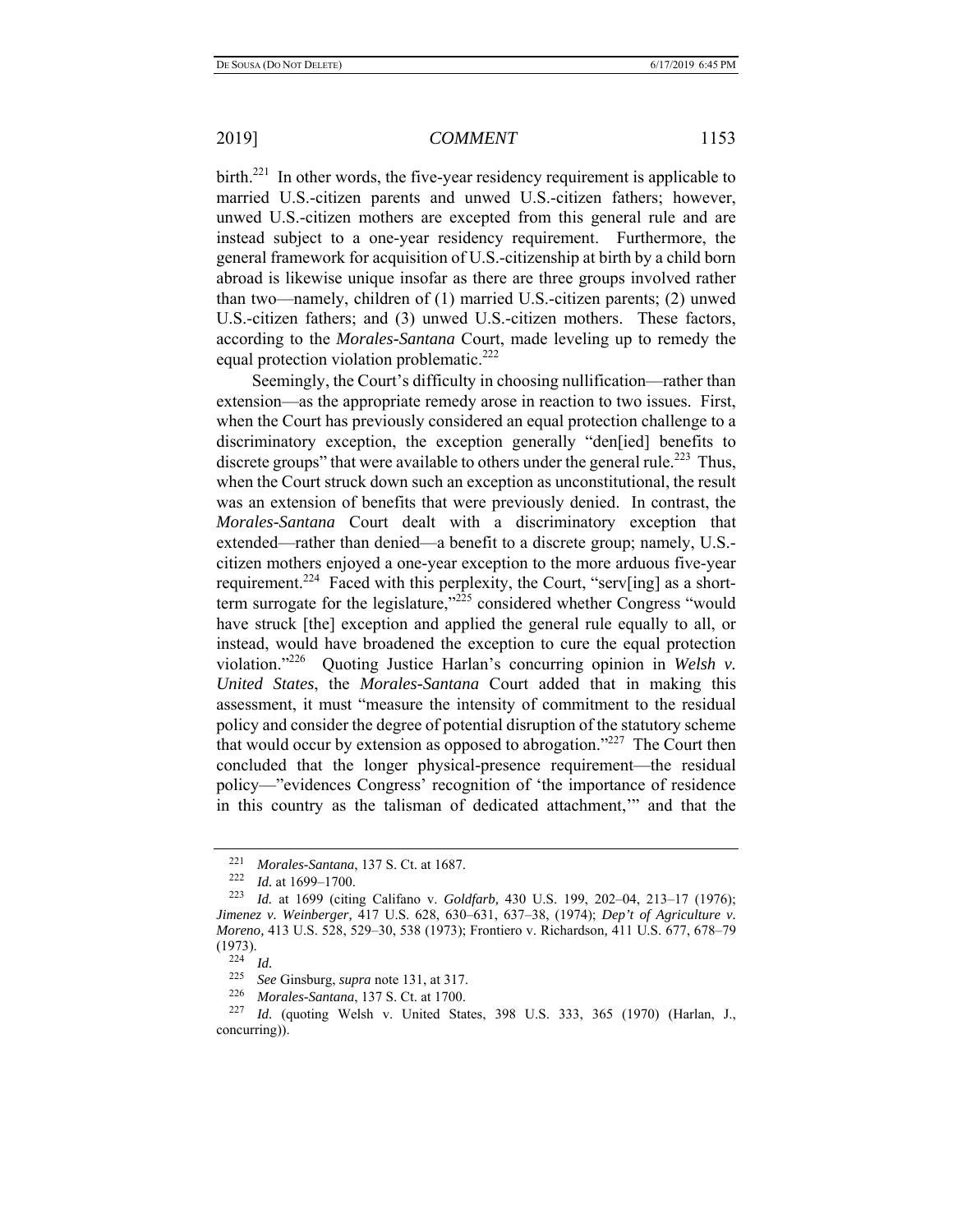disruption of such a statutory scheme by extending the one-year exception could be "large."<sup>228</sup>

Second, tied to a potential disruption of the statutory scheme was the Court's concern that if it remedied the constitutional violation by leveling up and extending § 1409(c)'s one-year exception to unwed U.S.-citizen fathers, the longer residency requirement would remain applicable to married U.S. citizen parents.229 Because the statutory scheme at issue in *Morales-Santana*  involves three groups, the Court did not face the simpler task of treating two classes equally. Instead, by providing equally favorable treatment to U.S. citizen fathers and mothers, married parents—the third group—would be subject to the more stringent residency requirement and thereby treated less favorably. This result, according to the Court, would be anomalous.<sup>230</sup> The "[d]isadvantageous treatment of marital children in comparison to nonmarital children is scarcely a purpose one can sensibly attribute to Congress."<sup>231</sup> Even more, this remedy could give rise to a separate constitutional violation—the unequal treatment of married parents in juxtaposition to that of unmarried parents.

Nevertheless, the potentially jarring result from extending the one-year exception to unwed U.S.-citizen fathers should not have prevented the *Morales-Santana* Court from leveling up to remedy the constitutional violation. The Court could have adopted a relatively straightforward solution: extend the one-year exception to all parents, married or unmarried, unless and until the statute were changed by Congress. Going forward, Congress would still be free to choose a different requirement applicable to all genders and all marital statuses.<sup>232</sup> The Supreme Court's choice of judicial alteration to the statute in the interim creates more problems than it solves.

### B. *Preferential Treatment in Immigration Laws*

A law's preferential treatment of one group in comparison to another is not entirely anomalous, particularly in the context of immigration. United States' immigration laws have historically given preferential treatment to different groups of people. The laws treat certain groups more favorably for a variety of reasons, ranging from protectionist purposes to longstanding

<sup>&</sup>lt;sup>228</sup> *Id.* ("Put to the choice, Congress, we believe, would have abrogated  $§$  1409(c)'s exception, preferring preservation of the general rule." (quoting Rogers v. Bellei, 401 U.S.  $815, 834 (1971))$ .<br>229 *M* 

 $\frac{229}{230}$  *Id.* 

*Id.* 

 $\frac{231}{232}$  *Id.* 

The United States Court of Appeals for the Second Circuit, examining the same record that was before the Supreme Court, concluded that leveling up was the right course, so it is not as though a case cannot be made for that approach.